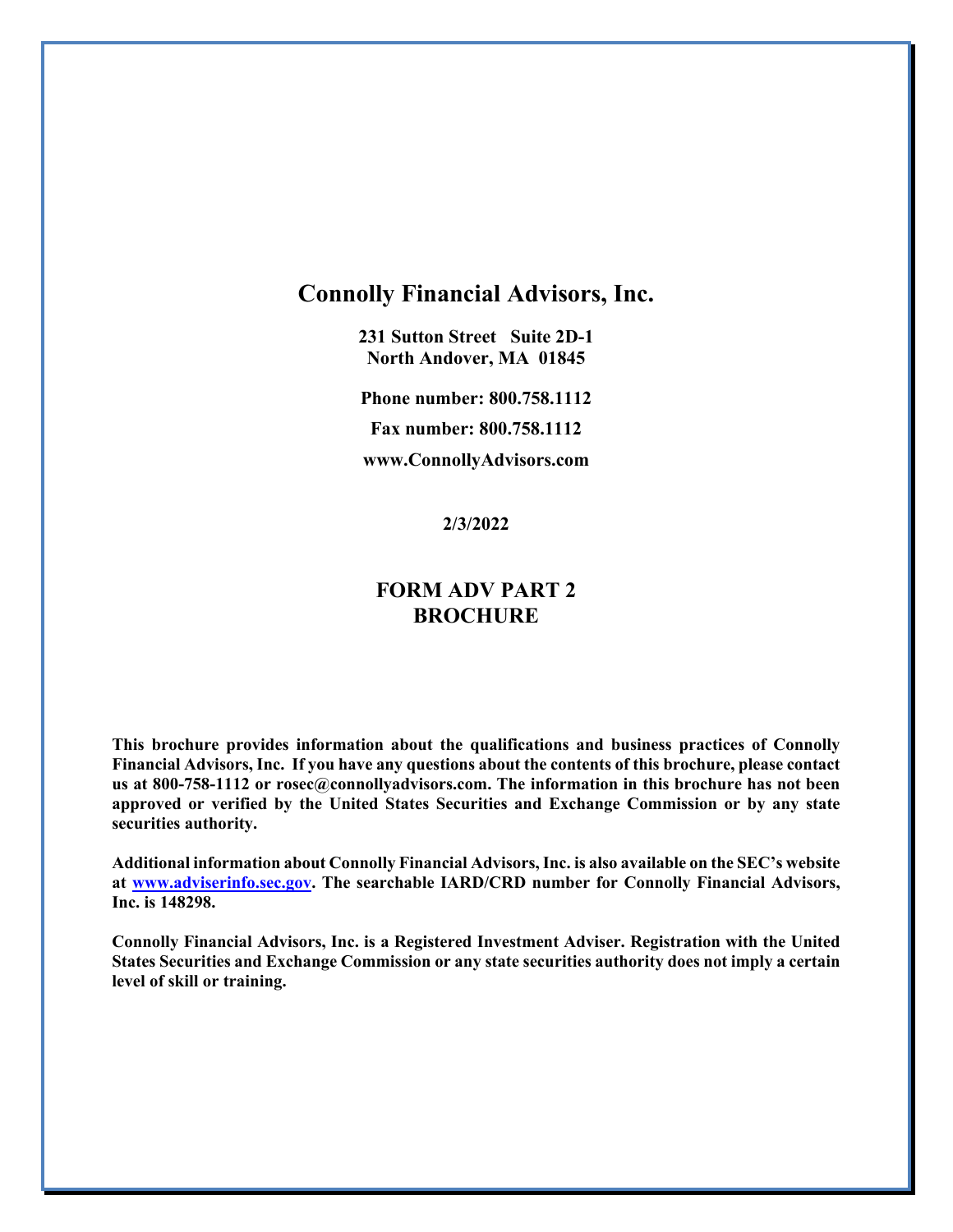# **Table of Contents**

| Code of Ethics, Participation or Interest in Client Transactions and Personal Trading 12 |
|------------------------------------------------------------------------------------------|
|                                                                                          |
|                                                                                          |
|                                                                                          |
|                                                                                          |
|                                                                                          |
|                                                                                          |
|                                                                                          |
|                                                                                          |
|                                                                                          |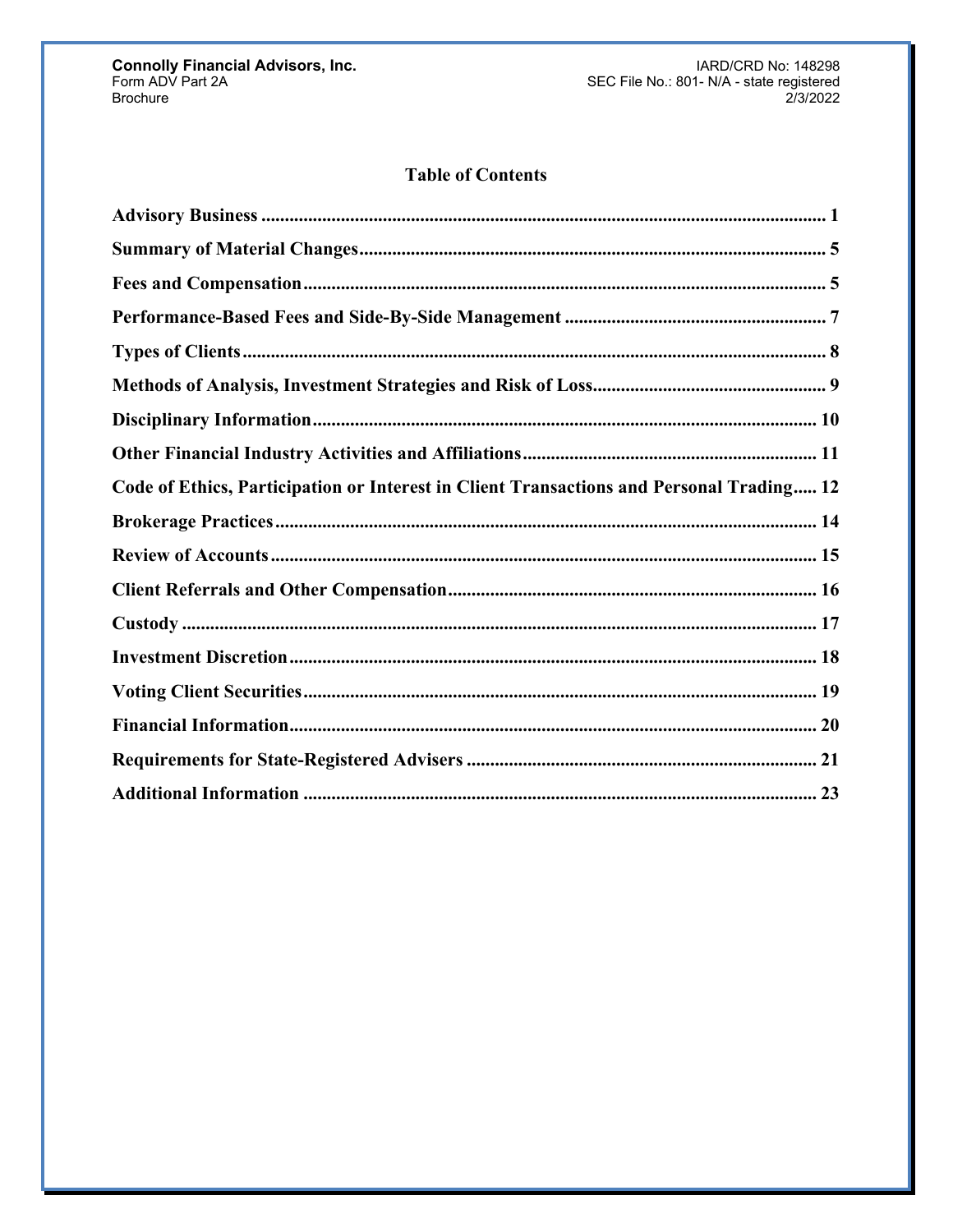# *Advisory Business*

#### Form ADV Part 2A, Item 1

<span id="page-2-0"></span>Connolly Financial Advisors Inc. (hereinafter CFA) is an investment advisory firm that has been in business since 9/9/2008 and Rosemarie A. Connolly is the 100% owner of the firm. Ms. Connolly is CFA's Managing Director and would be glad to speak with you about CFA at any time. She can be reached at 800-758-1112.

### **OUR SERVICES:**

CFA provides wealth management and investment management services primarily to individuals. The firm also provides financial planning services and retirement plan services to individuals. We provide investment management services to other types of clients as well, such as trusts, estates, business entities, charitable organizations, foundations, pension and profit-sharing plans.

### **OUR SERVICES – WEALTH MANAGEMENT:**

Our wealth management process involves defining financial and life goals and creating investment strategies designed to achieve the desired results based on the client's particular circumstances. Comprehensive financial planning services are designed to allow CFA to coordinate subject-matter experts to ensure clients get continuing good advice regarding their financial plans.

Wealth management services include investment management and comprehensive financial planning:

The starting point for the investment management process is deciding on an investment strategy. The client's investment strategy will reflect the client's investment objectives, risk tolerance and any investment restrictions that are desired.

The financial planning process begins with analytical procedures designed to organize financial data, identify needs and opportunities, and evaluate alternative courses of action. A financial plan may include current net worth monitoring, income tax planning, cash flow and budgeting strategies, specific investment and asset allocations, retirement planning, employee benefit plan analysis, estate and gift plans, education savings and distribution strategies and risk management analysis of life, health, property, long-term care and disability coverage.

Our wealth management goal is to develop a comprehensive plan for the successful management of personal income, assets, and liabilities in meeting the client's financial goals and lifetime objectives. Depending on individual preferences some form of written plan may be produced as part of the wealth management process.

This is a general description of our wealth management process. Because everyone is unique this general description does not discuss the many individual issues and factors that may be involved in our wealth management process. Due to the dynamic nature of a client's life, each client is advised that they should promptly notify us of all material changes in their financial situation or investment objectives.

CFA manages advisory accounts on a non-discretionary basis only. In providing non-discretionary services, CFA will obtain the approval of the client before executing a trade or changing a strategy.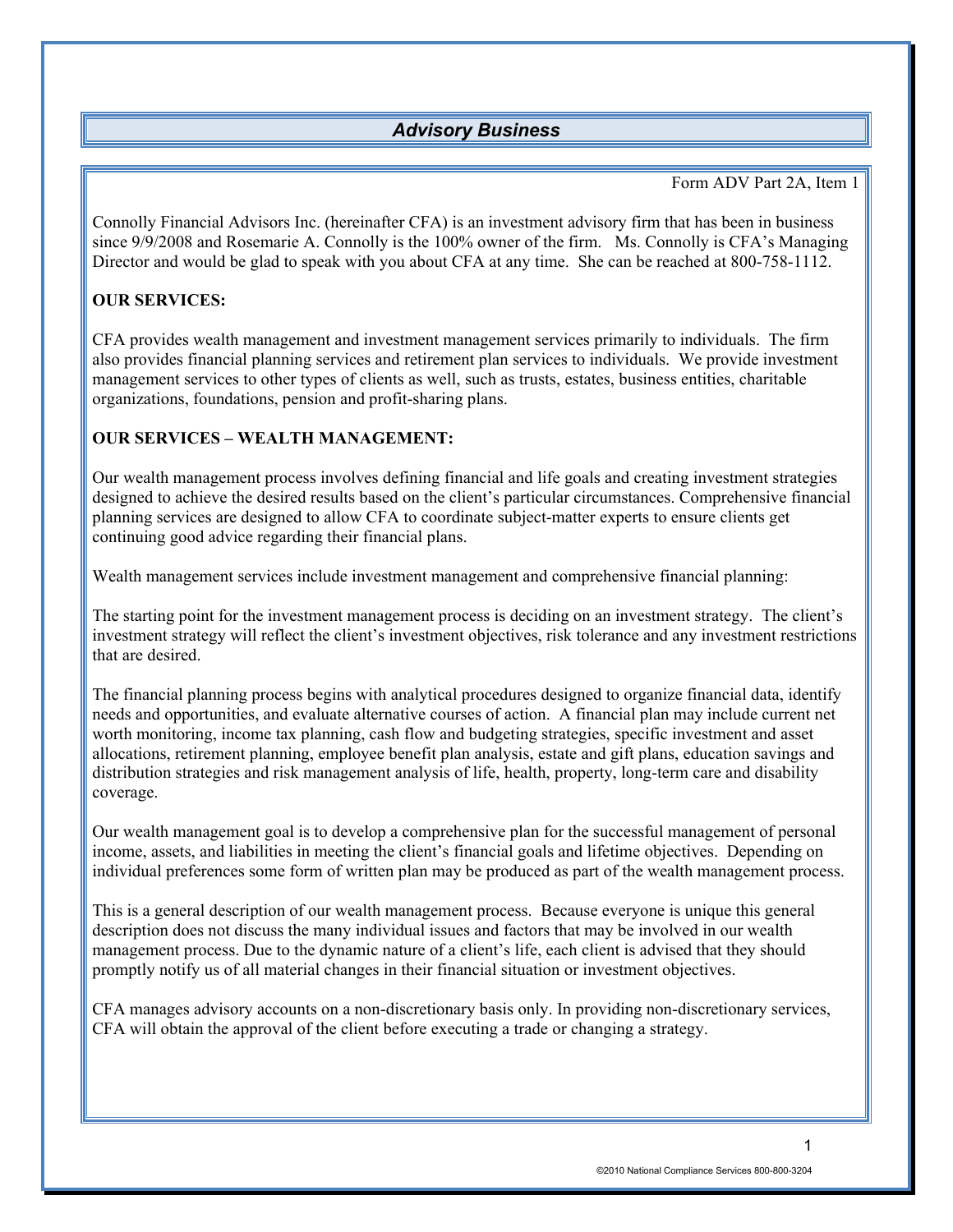## **OUR SERVICES – INVESTMENT ADVISORY:**

CFA provides investment advisory services which begin with an appropriate investment strategy. The client's investment strategy will reflect the client's investment objectives, risk tolerance and any investment restrictions that are desired. For investment advisory services, CFA uses the SEI Private Trust Company (SEI) custodial platform exclusively. In addition to administration of investment accounts, SEI provides investment management services and investment managers. Selection and monitoring of the investment managers are additional services provided by SEI. Since SEI Private Trust Company is a trust institution, not a brokerage firm, client assets are segregated from SEI's assets and are custodied in the name of each client directly.

SEI Advisor Wealth Platform Minimum Account Size \$250,000; however, this may be negotiable.

CFA provides investment supervisory services on portfolios investing entirely in mutual funds, exchange traded funds and in individual securities investing through separately managed accounts.

The Investor Wealth Solutions program provides investment strategy incorporating behavioral finance implemented through a manager-of-managers structure. The investor agrees to one or many mutual fund asset allocation or separately managed account models. The investment managers of the underlying mutual funds are selected by SEI. SEI utilizes independent institutional investment firms. The managers are monitored by SEI to ensure that their investment styles and performance remain consistent with the objectives of the mutual funds or asset class.

SEI Private Trust Company acts as a transfer agent and custodian for the investor's account. SEI Private Trust Company provides reporting services including consolidated quarterly statements, quarterly performance reports and year-end tax reports.

Total operating expenses range from 0.39% to 1.25% for equity and balanced portfolios, depending on the program (Fund of Funds program, Integrated Managed Accounts or Tactical ETF strategies), on taxable or tax-deferred strategies and on whether there will be alternative investments in the portfolios. Operating expenses are less for defensive and conservative strategies. The total client fee includes either the operating expenses charged by the mutual fund(s), or the money manager fees if separately managed accounts are used, and the advisory fee charged by CFA.

Accounts will be monitored continuously and, when appropriate, CFA will suggest a reallocation of the portfolio based on changing economic or market conditions or changes in the client's individual circumstances.

In addition, CFA will typically accept on clients' behalf any manager changes recommended by SEI in said portfolio strategy because one reason that SEI has been chosen for clients' portfolios is their ability to do due diligence on managers and to suggest changes when appropriate.

If CFA determines that the manager change or the rebalance is not appropriate, CFA will contact the client to discuss it and CFA will instruct SEI to deviate from the model according to the client's direction.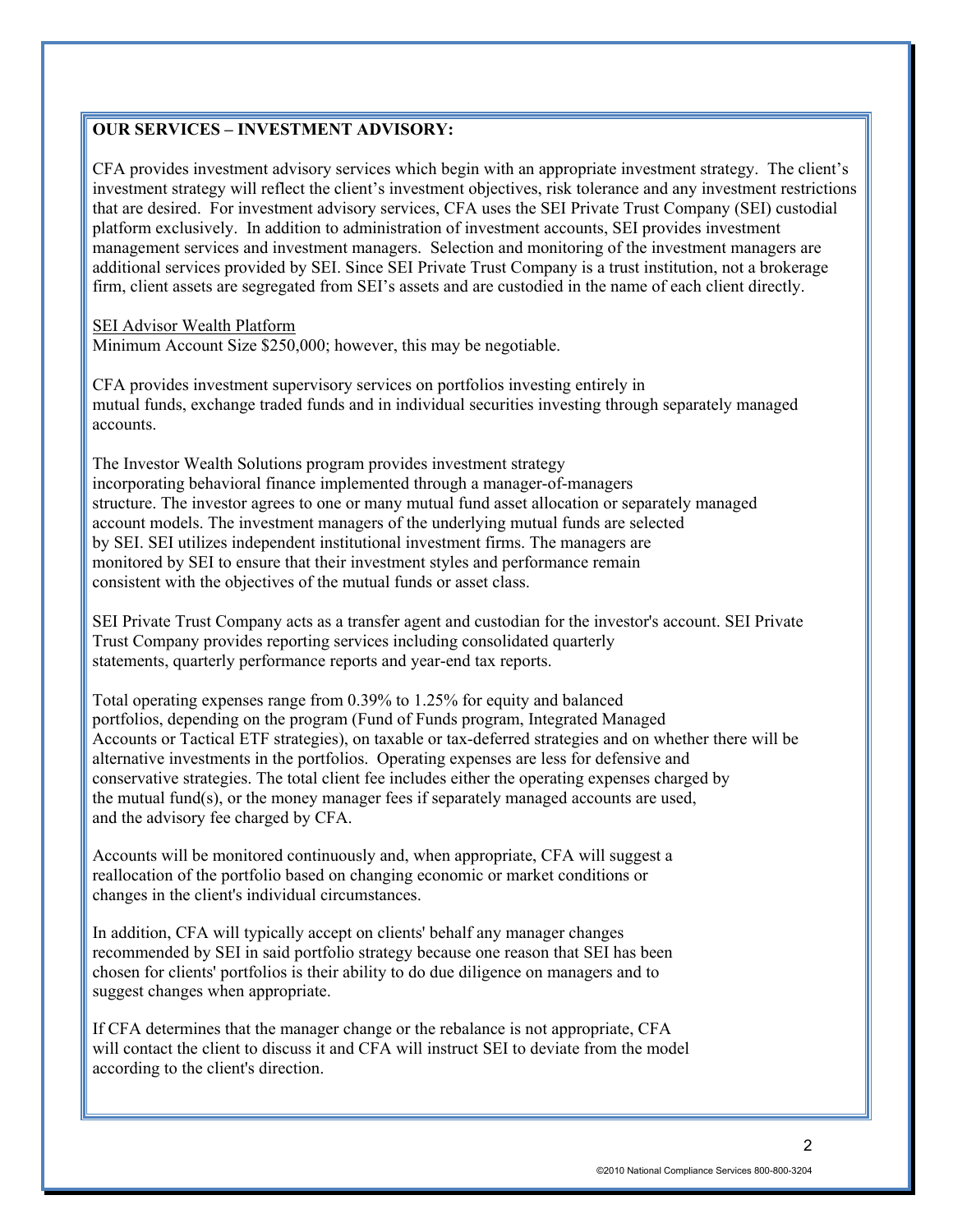### **OUR SERVICES - FINANCIAL PLANNING:**

CFA provides financial planning advice and financial plans. Implementation of financial plan recommendations is entirely at the client's discretion. In general, the financial advice or plan will address any or all of the following areas of concern:

- . PERSONAL: Family records, budgeting, personal liability, employee benefits, net worth, estate information, education plans and financial goals.
- . TAX: Income tax planning for current and future years. CFA will illustrate the impact of various investments on a client's current income tax and future tax liability.
- . CASH FLOW: CFA will provide an analysis of the client's spending and savings patterns and CFA will develop with the client a more disciplined and sustainable spending and saving program in order to help clients reach their financial goals.
- . DEATH & DISABILITY: Cash needs at death, income needs of surviving spouse and dependents, estate and gift plans and disability income analysis.
- . RETIREMENT: Analysis of various strategies and investment plans to help the client achieve his or her retirement goals.
- . RISK MANAGEMENT: Analysis of life, health, property, long-term care and disability coverages.
- . INVESTMENTS: Analysis of investment alternatives and asset classes for a client's portfolio.

CFA gathers required information through in-depth personal meetings. Information gathered includes current financial status, future goals and attitudes towards risk. Related documents supplied by the client are reviewed. Should a client choose to implement the recommendations contained in the plan, CFA suggests the client work closely with his/her attorney, accountant, insurance agent, and/or stockbroker.

Additionally, CFA provides advice on non-securities matters. Generally, this is in connection with the rendering of estate planning, insurance, and personal advice.

### **OUR SERVICES - BUSINESS RETIREMENT SERVICES:**

CFA provides several advisory services for business retirement plans. Clients may choose any or all of these services.

Investment Policy Statement Preparation (hereinafter referred to as ''IPS''): CFA will meet with the client (in person, virtual meeting or over the telephone) to determine the plan's investment needs and goals. CFA will then prepare a written IPS stating those needs and goals and encompassing a policy under which these goals are to be achieved. The IPS will also list the criteria for selection of investment vehicles and the procedures and timing interval for monitoring of investment performance.

Selection of Investment Vehicles:

CFA will review various investments, consisting exclusively of mutual funds (both index and managed) to determine which of these investments are appropriate to implement the business or employee plan's IPS. The number of investments to be recommended will be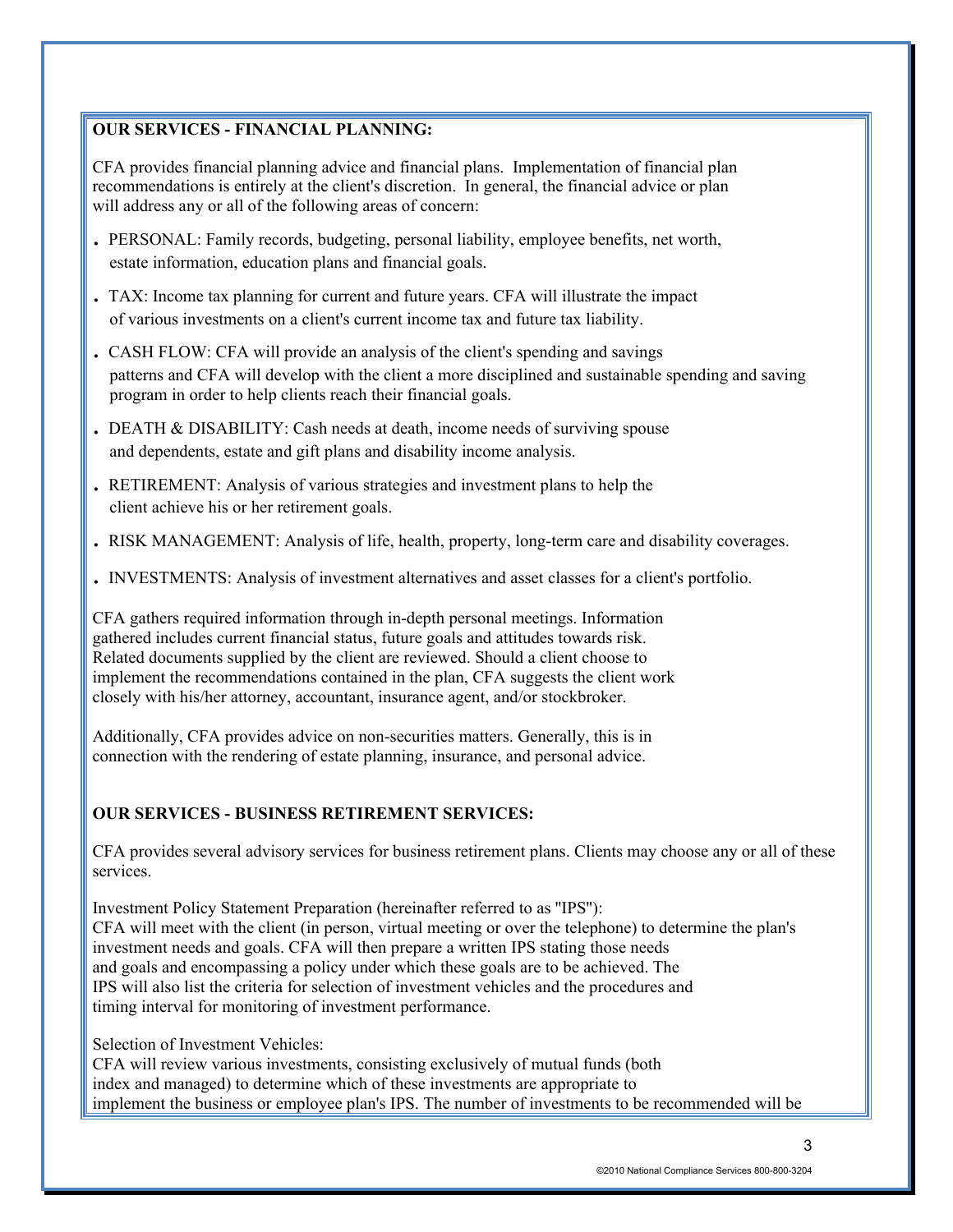determined by the plan, based on the Investment Policy Statement.

Monitoring of Investment Performance:

Plan investments will be continuously monitored based on the procedures and timing intervals delineated in the Investment Policy Statement. CFA will supervise the plan's portfolio and will make recommendations to the plan as market factors and the plan's needs dictate.

#### Employee Communications:

For pension, profit sharing and  $401(k)$  plan clients wherein there are individual accounts with participants exercising control over assets in their own account ("self-directed plans"), CFA can also provide educational support and investment workshops designed for the Plan participants. The nature of the topics to be covered will be determined by CFA and the client under the guidelines established in ERISA Section 404(c), if applicable. The educational support and investment workshops will not provide Plan participants with individualized, tailored investment advice or asset allocation recommendations, but will be designed to address the group attending the workshop.

### **ADVISORY SERVICES TAILORED TO THE INDIVIDUAL NEEDS OF THE CLIENT:**

CFA creates a portfolio consisting of individual equity securities, bonds or other fixed-income vehicles, and/or no-load and/or load-waived mutual funds. CFA allocates the client's assets among various investments taking into consideration the overall management style selected by the client. The mutual funds are selected on the basis of any or all of the following criteria: the asset class or industry sector in which the fund invests; the track record of the fund's manager; the fund's investment objectives; the fund's management style and philosophy; the fund's performance history; and the fund's management fee structure. Portfolio weighting between funds and asset classes are determined by each client's individual needs and circumstances. Clients have the opportunity to place reasonable restrictions on the types of investments which will be made on the client's behalf.

Clients retain individual ownership of all securities.

CFA does not participate in any wrap fee programs.

As of December 31, 2021, the amount of client assets that are managed by CFA on a non-discretionary basis is \$59,840,000. There are no accounts managed on a discretionary basis.

# *Summary of Material Changes*

Form ADV Part 2A, Item 2

No material change has occurred since the last annual update of CFA's brochure on 1-15-21.

There has been no change in ownership or business assets.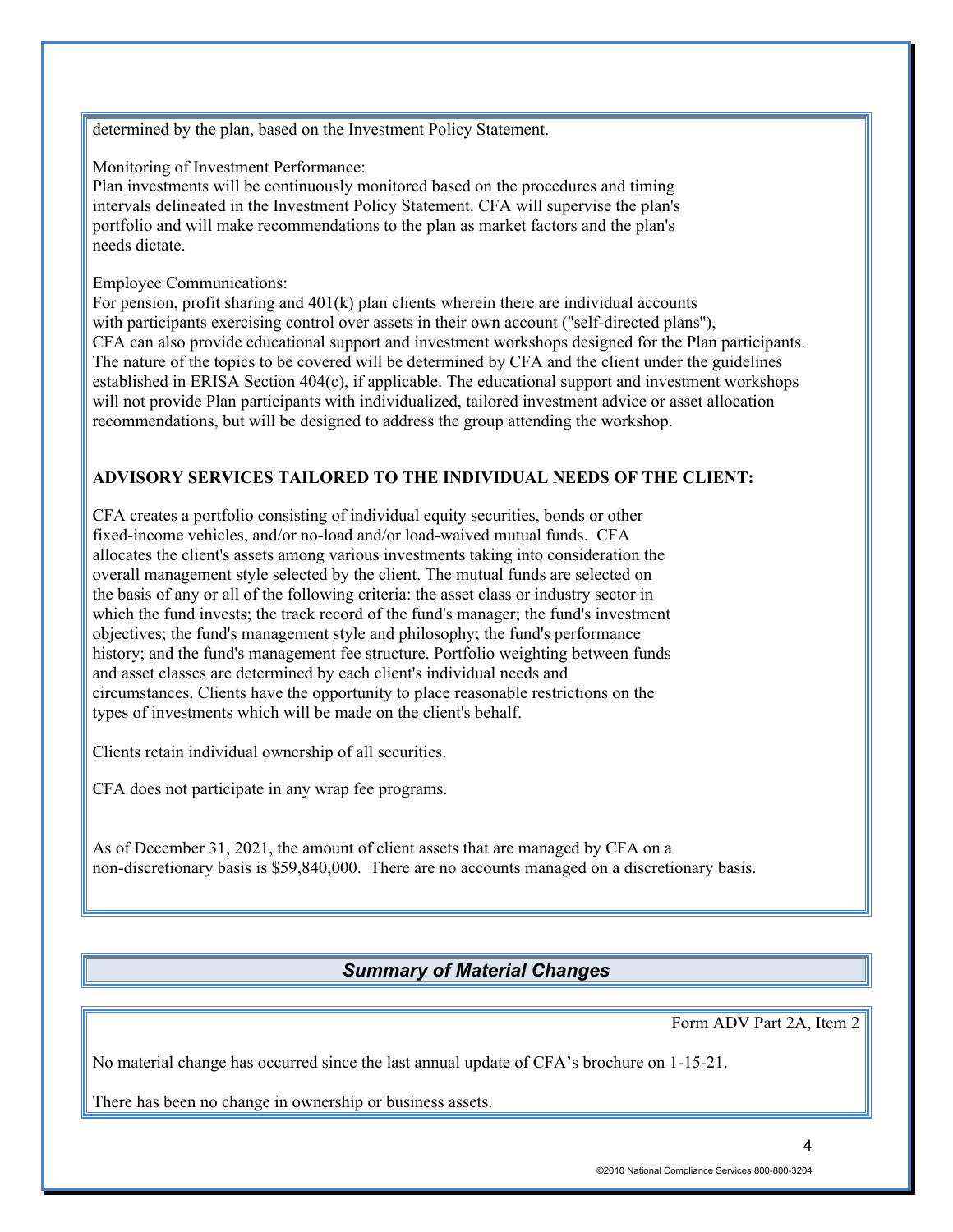# *Fees and Compensation*

#### Form ADV Part 2A, Item 3

<span id="page-6-0"></span>CFA is compensated for advisory services on a fee basis rather than a commission basis. Our standard annual fees vary between 1% and 1.75% depending upon the types of assets under management and the specific services provided. In limited circumstances and in our discretion, our advisory fees may be negotiated with the client.

CFA will allow investment accounts of members of the same household to be aggregated for purposes of determining annual fees. For example, we allow such aggregation when we separately manage investment accounts for the minor children of current clients.

Our fees are stated in the Investment Advisory Services Agreement each client signs. This agreement defines our relationship with each client. It describes the services we will provide to our client and the client's obligations to us. A minimum fee may be required for wealth management, investment advisory or financial planning services and if so, it will be stipulated in the agreement.

CFA also provides these consulting services on an engagement basis:

Financial planning services only without investment advisory services at rates ranging from \$1,100 to \$10,000. Pension consulting services to determine an appropriate retirement plan for the business and the employees at the standard hourly rate of \$250/hour, plus out of pocket expenses.

### **GENERAL INFORMATION ON FEES:**

Advisory Fees in General: Clients should note that similar advisory services may (or may not) be available from other registered investment advisers for similar, higher or lower fees.

Termination of Advisory Relationship: A client agreement may be canceled at any time, by either party, for any reason upon receipt of 30 days prior written notice. Upon termination of any account, any earned, unpaid fees will be due and payable. The client has the right to terminate an agreement without penalty within five business days after entering into the agreement.

How Fees are Deducted from Client Assets: Clients may select to be direct billed for our services or to have the custodian for the investment account deduct our fees from the investment account. The Financial Services Agreement can be amended by the client if they do not want the custodian to directly debit CFA's fees from a client's custody account. Each quarterly account statement indicates all amounts disbursed from the account including fees paid directly to CFA.

Clients are informed that it is their responsibility to verify the accuracy of the custodian statement and fee calculation. The investment account custodian will not determine whether the fee is properly calculated.

In addition to the quarterly account statement, CFA provides clients with a quarterly fee summary in advance of what they will see on their next quarterly account statement.

How Fees are Calculated: The client will incur a pro rata charge for bona fide services rendered during the term of the Financial Services Agreement. Clients will be charged in arrears at the end of each calendar quarter based upon the value (market value or fair market value in the absence of market value, plus any credit balance or minus any debit balance), of the client's account at the end of the previous quarter.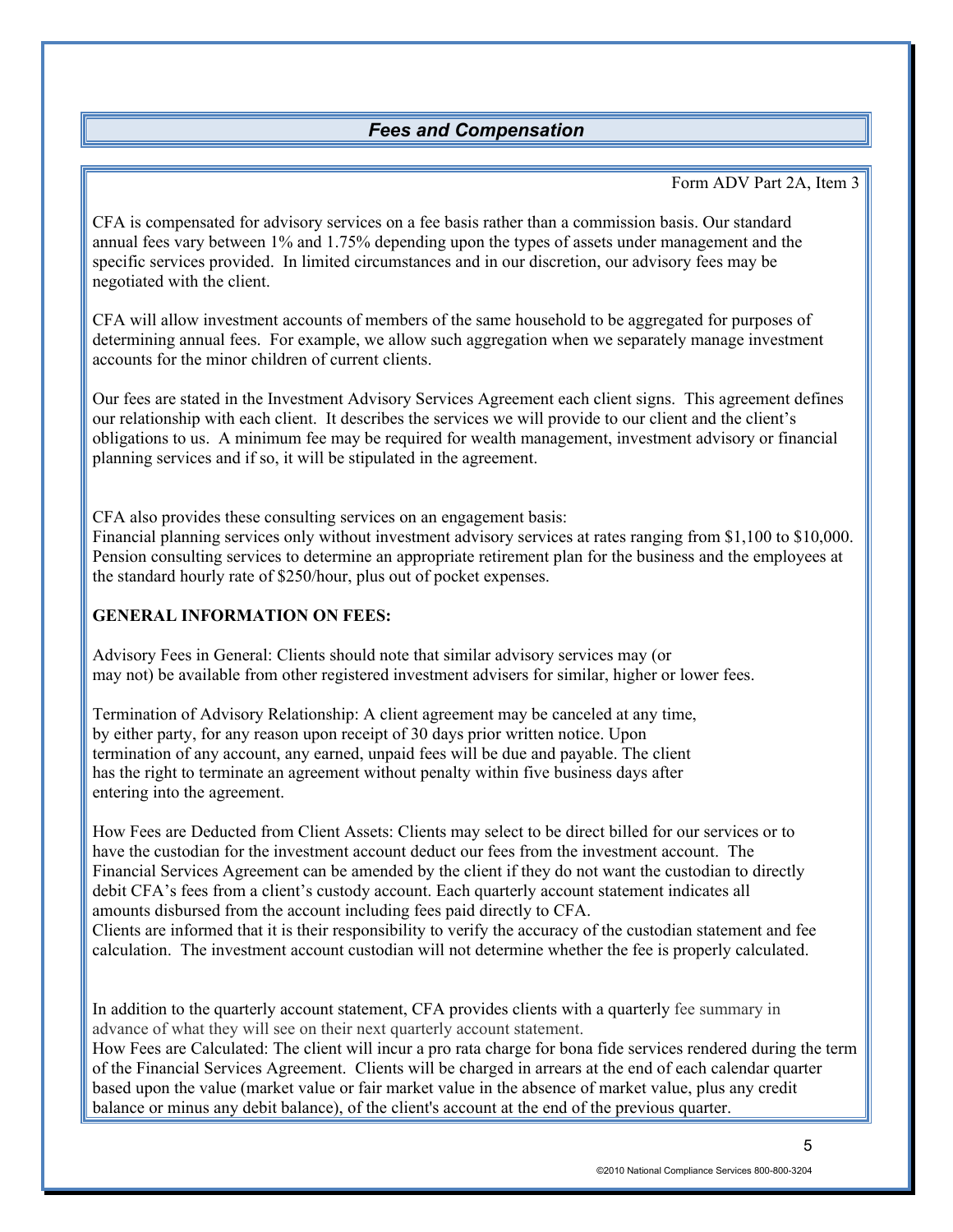CFA does not require clients to pay fees in advance. Therefore, there are never any prepaid fees.

Mutual Fund Fees and Expenses: All fees paid to CFA for investment advisory services are separate and distinct from the fees and expenses charged by mutual funds to their shareholders. These fees and expenses are described in each fund's prospectus. These fees will generally include a management fee, other fund expenses, and a possible distribution fee. A client could invest in a mutual fund directly, without the services of CFA. In that case, the client would not receive the services provided by CFA which are designed, among other things, to assist the client in determining which mutual funds are most appropriate to each client's financial condition and objectives, and regular reviews of portfolios. Accordingly, the client should review both the fees charged by the funds and the fees charged by CFA to fully understand the total amount of fees to be paid by the client and to thereby evaluate the advisory services being provided.

Money Manager Fees: Money managers may be used rather than mutual funds for certain client accounts. All fees paid to CFA for investment advisory services are separate and distinct from the management fees charged by the money managers. The management fees of selected money managers are described in the disclosures provided with the SEI application. A client could invest directly with the money manager, without the services of CFA. In that case, the client would not receive the services provided by CFA which are designed, among other things, to assist the client in determining which investments are most appropriate to each client's financial condition and objectives, and regular reviews of portfolios. Accordingly, the client should review both the fees charged by the managers and the fees charged by CFA to fully understand the total amount of fees to be paid by the client and to thereby evaluate the advisory services being provided.

Custodial Fees: The custodian will charge separate fees which are customary fees such as wire fees, overnight delivery fees, account closing fees, stop pay fees, non-SEI mutual fund transaction fees and non-SEI managed account program individual stock ticket charges. The custodian will also charge a \$15 quarterly minimum account balance fee for those clients with account balances below \$50,000 in any quarter. See the Types of Clients and the Brokerage sections of this brochure for more details.

Other Fees: Neither CFA nor any supervised persons accept compensation for the sale of securities or other investment products. In addition, neither CFA nor any supervised person accept asset-based sales charges or service fees from the sale of mutual funds. Therefore, there is no conflict of interest and no incentive to recommend investment products based on the compensation received, rather than our client's needs. Clients have the option to purchase any investment products that we recommend through other brokers or agents.

6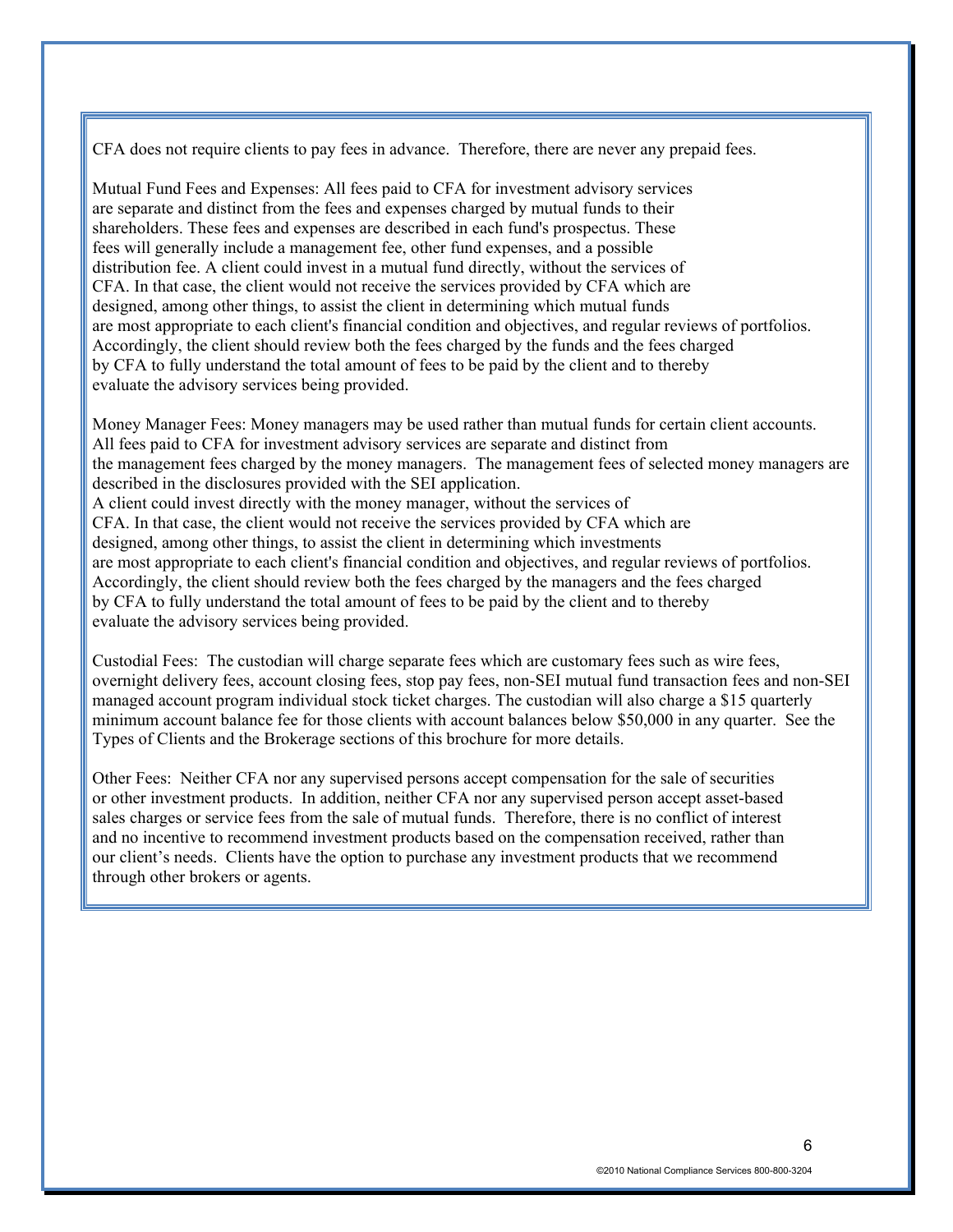### *Performance-Based Fees and Side-By-Side Management*

#### Form ADV Part 2A, Item 4

<span id="page-8-0"></span>Neither CFA nor any of its supervised persons accept performance-based fees, which are fees based on a share of capital gains or capital appreciation of the assets. There are no other types of fees charged in addition to the fees for our services as described in the Fees and Compensation section of the brochure. Therefore, there is no conflict of interest nor any incentive to favor accounts which have an additional performance-based fee for CFA or its supervised persons because there is no side-by-side management of these types of accounts.

In summary, the fee charged by CFA is calculated exactly as described in the Fees and Compensation section of the brochure and is not charged based on a share of capital gains or capital appreciation of the funds or any portion of the funds of an advisory client. (Section 205(a)(1) of the Investment Advisers Act of 1940, as amended).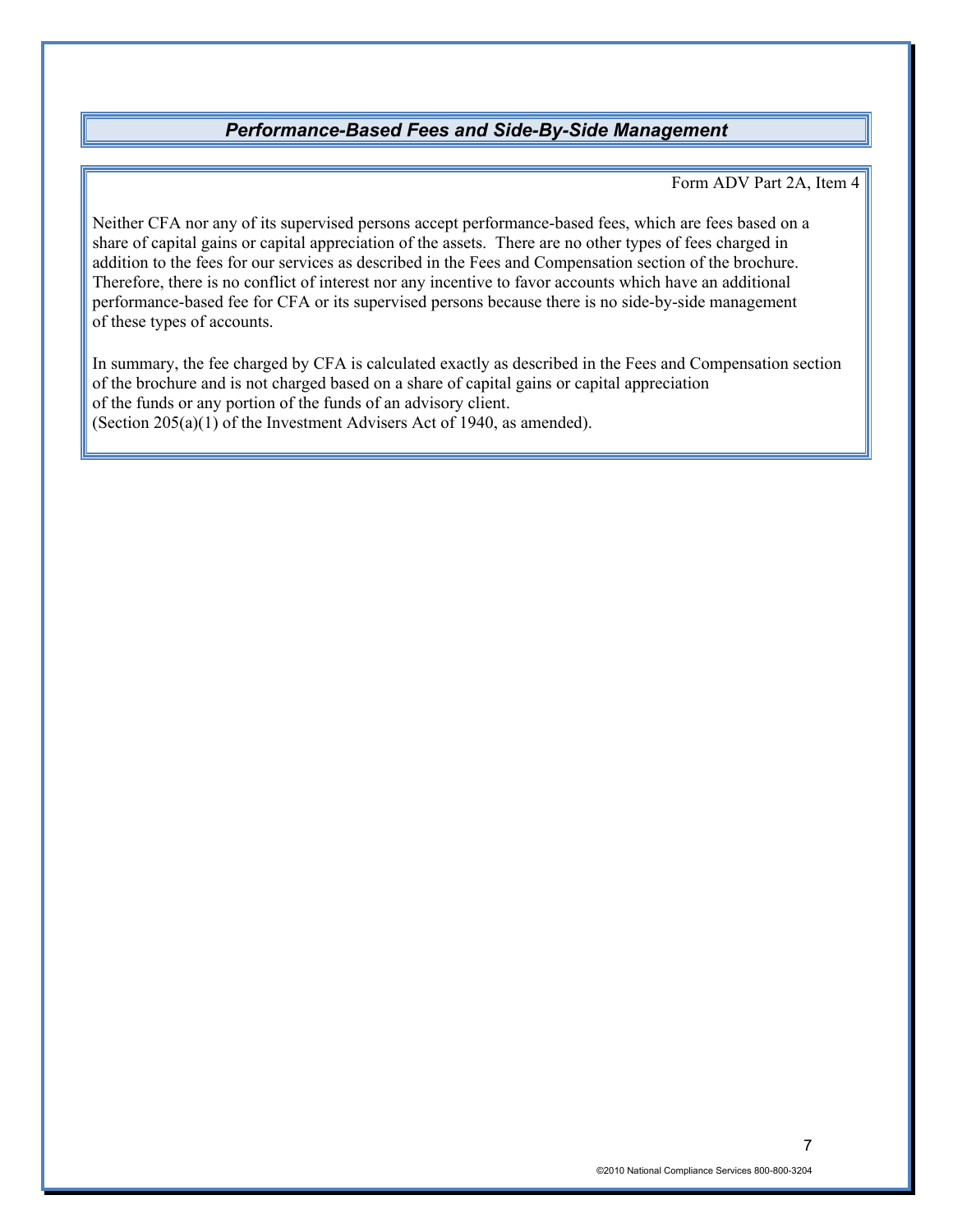# *Types of Clients*

#### Form ADV Part 2A, Item 5

<span id="page-9-0"></span>CFA offers personalized wealth management and investment management services primarily to individuals. We generally require a minimum account balance of \$250,000; however, there are exceptions to this requirement and we may waive this minimum requirement based on the facts and circumstances.

We also provide investment management services to other types of clients such as trusts, charitable organizations, foundations, pension and profit-sharing plans and business entities. There is no account minimum for these types of clients.

There is no minimum account size or annual fee requirement for Financial Planning Services clients.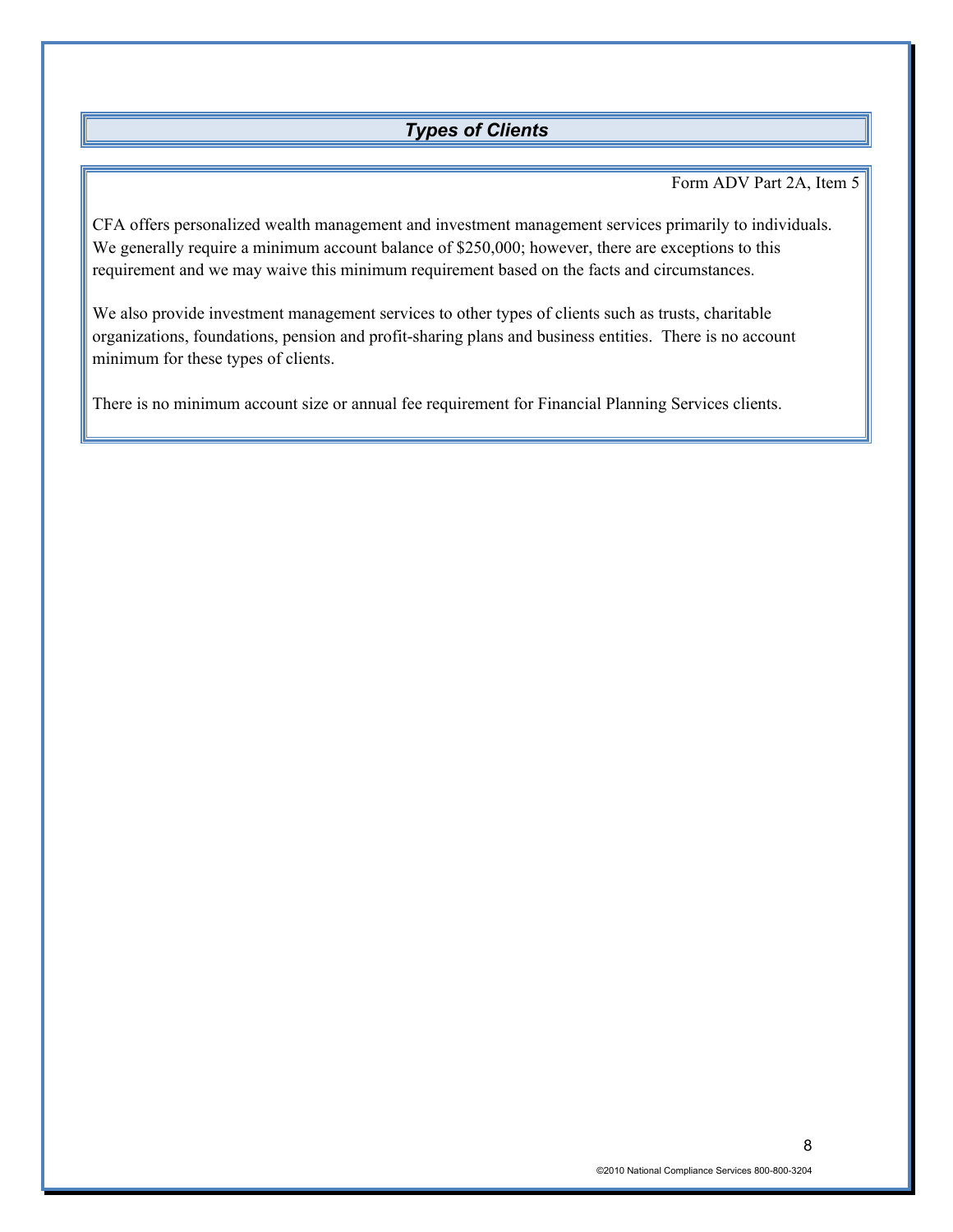### *Methods of Analysis, Investment Strategies and Risk of Loss*

Form ADV Part 2A, Item 6

<span id="page-10-0"></span>We may offer investment advice on any investments held by a client at the start of the advisory relationship. Recommendations for new investments may include domestic and foreign debt and equity securities, United States municipal and government securities, US registered mutual funds and exchange traded funds, real estate investment trusts (REITS), direct participation programs such as limited partnerships, private placements, exchange traded options and cash management products.

CFA's security analysis methods include fundamental analysis, technical analysis, charting and cyclical analysis.

The main sources of information that CFA uses include financial newspapers and magazines both on-line and paper, research materials prepared by others, annual reports, prospectuses, filings with the Securities and Exchange Commission, and company press releases. In addition, CFA may also utilize other sources of information such as on-line services, Advent, Morningstar, BigCharts, ValueLine, Zachs Reuters, etc.

CFA may utilize different investment strategies, based upon the needs of the client, including long-term purchases (securities held at least a year), short-term purchases and option writing.

Investing in securities involves risk of loss that clients should be prepared to bear. Investment return and principal value of an investment will fluctuate. Typical investment risks include market risk typified by a drop in a security's price due to a company specific event (e.g. unsystematic risk), or general market activity (e.g. systematic risk). In addition, certain strategies may impose more risk than others. For example, with fixed income securities, a period of rising interest rates could erode the value of the bond since bond values generally fall as bond yields rise. Investment risk with international securities also includes fluctuation in currency values, differences in accounting practices and economic and political instability. We do not represent, warrant, or imply that our investment management services or methods of analysis can or will predict future results, successfully identify market tops or bottoms, or avoid losses.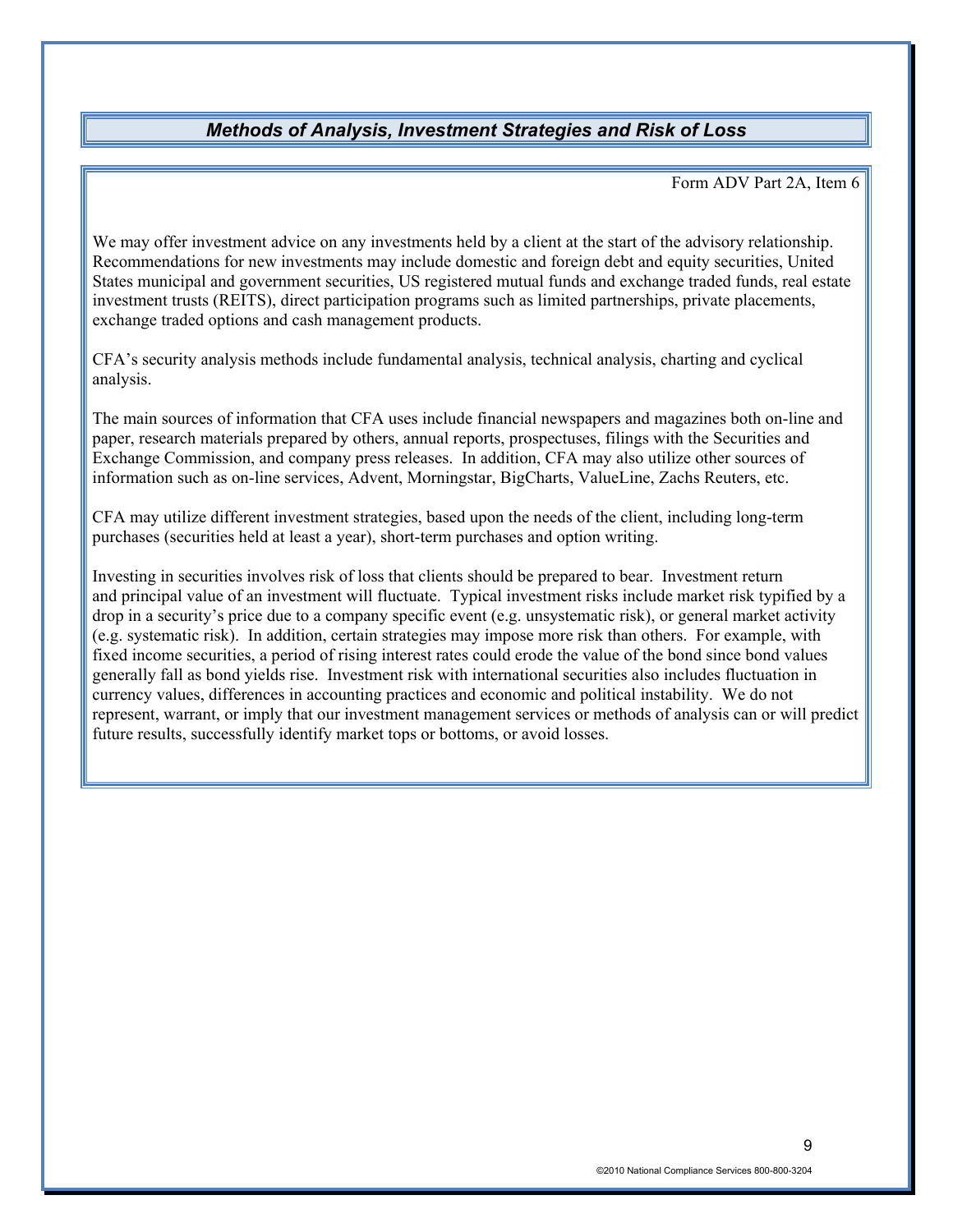# *Disciplinary Information*

#### Form ADV Part 2A, Item 7

<span id="page-11-0"></span>Neither CFA nor any of its supervised persons has ever been charged or found liable by any criminal court, civil court, self-regulatory organization or administrative proceeding before the SEC, any federal regulatory agency, any state regulatory agency or any foreign financial regulatory authority.

Neither CFA nor any of its supervised persons is a named subject of a pending criminal proceeding that involves an investment-related business, fraud, false statements or omissions, wrongful taking of property, bribery, perjury, forgery, counterfeiting, extortion, or a conspiracy to commit any of these offenses.

Neither CFA nor any of its supervised persons has ever been involved in a violation of an investment-related statute or regulation.

Neither CFA nor any of its supervised persons has ever been the subject of any order, judgment or decrees permanently or temporarily enjoining, or otherwise limiting CFA or its management person from engaging in any investment-related activity, or from violating any investment-related statute, rule or order.

Neither CFA nor any of its supervised persons has ever been found by any criminal court, civil court, selfregulatory organization or administrative proceeding before the SEC, any federal regulatory agency, any state regulatory agency or any foreign financial regulatory authority to have been involved in any violation of an investment-related activity, investment-related statute, rule or order.

For Massachusetts Residents: Massachusetts law requires disclosure that information on disciplinary history and the registration of CFA and its associated persons may be obtained by contacting the Public Reference Branch of the Securities and Exchange Commission at (202) 942-8090. Disciplinary history may also be obtained from the Massachusetts Securities Division at (617) 727-3548, and if asked, CFA and its associated persons must also disclose the history, if any.

For Pennsylvania Residents: Pennsylvania law requires disclosure that information on disciplinary history and the registration of CFA and its associated persons may be obtained by contacting the Public Reference Branch of the Securities and Exchange Commission at (202) 942-8090. Disciplinary history may also be obtained from the Pennsylvania Department of Banking and Securities at (800) 722-2657, and if asked, CFA and its associated persons must also disclose the history, if any.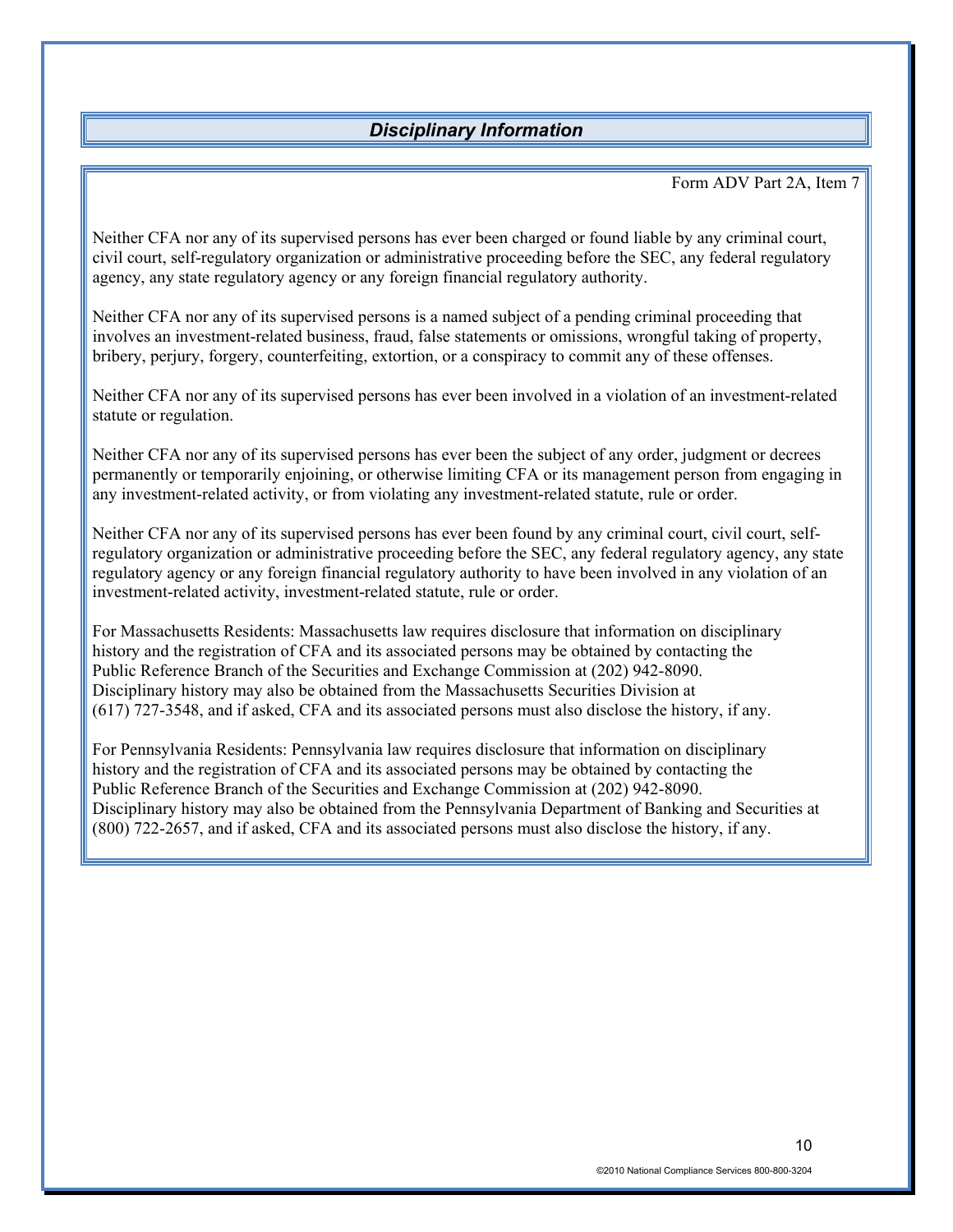# *Other Financial Industry Activities and Affiliations*

Form ADV Part 2A, Item 8

<span id="page-12-0"></span>Neither CFA nor any of its management persons are registered or have an application pending to register as a broker-dealer or a registered representative of a broker-dealer.

Neither CFA nor any of its management persons are registered or have an application pending to register as a futures commission merchant, commodity pool operator, a commodity trading advisor, or an associated person of the forgoing entities.

CFA is affiliated with R. Connolly CPA, CFP a sole proprietor firm providing tax preparation, accounting and business consulting services. Both businesses are owned entirely by Rosemarie Connolly.

Tax and accounting services provided by R. Connolly, CPA, CFP are separate and distinct from the advisory services of CFA, and are provided for separate and typical compensation. There are no referral fee arrangements between CFA and R. Connolly, CPA, CFP for any recommendations. No CFA client is obligated to use R. Connolly, CPA, CFP for any tax or accounting and business services. Therefore, the relationship does not create a material conflict of interest with clients.

Rosemarie Connolly is an investment adviser representative associated with CFA and in her individual capacity she is also a licensed insurance agent with various insurance companies, and in such capacity, may recommend, on a fully disclosed commission basis, the purchase of certain insurance products. While CFA does not sell such insurance products to its investment advisory clients, CFA does permit these investment adviser representatives, in their individual capacities as licensed insurance agents, to sell insurance products to its investment advisory clients upon the client's request. Pennsylvania clients will not be offered insurance products until an investment adviser representative at CFA is licensed in Pennsylvania to sell insurance. A conflict of interest exists to the extent that CFA recommends the purchase of insurance products where individuals associated with CFA receive insurance commissions or other additional compensation. The implementation of any or all insurance recommendations is solely at the discretion of the client.

There are no other related parties to CFA.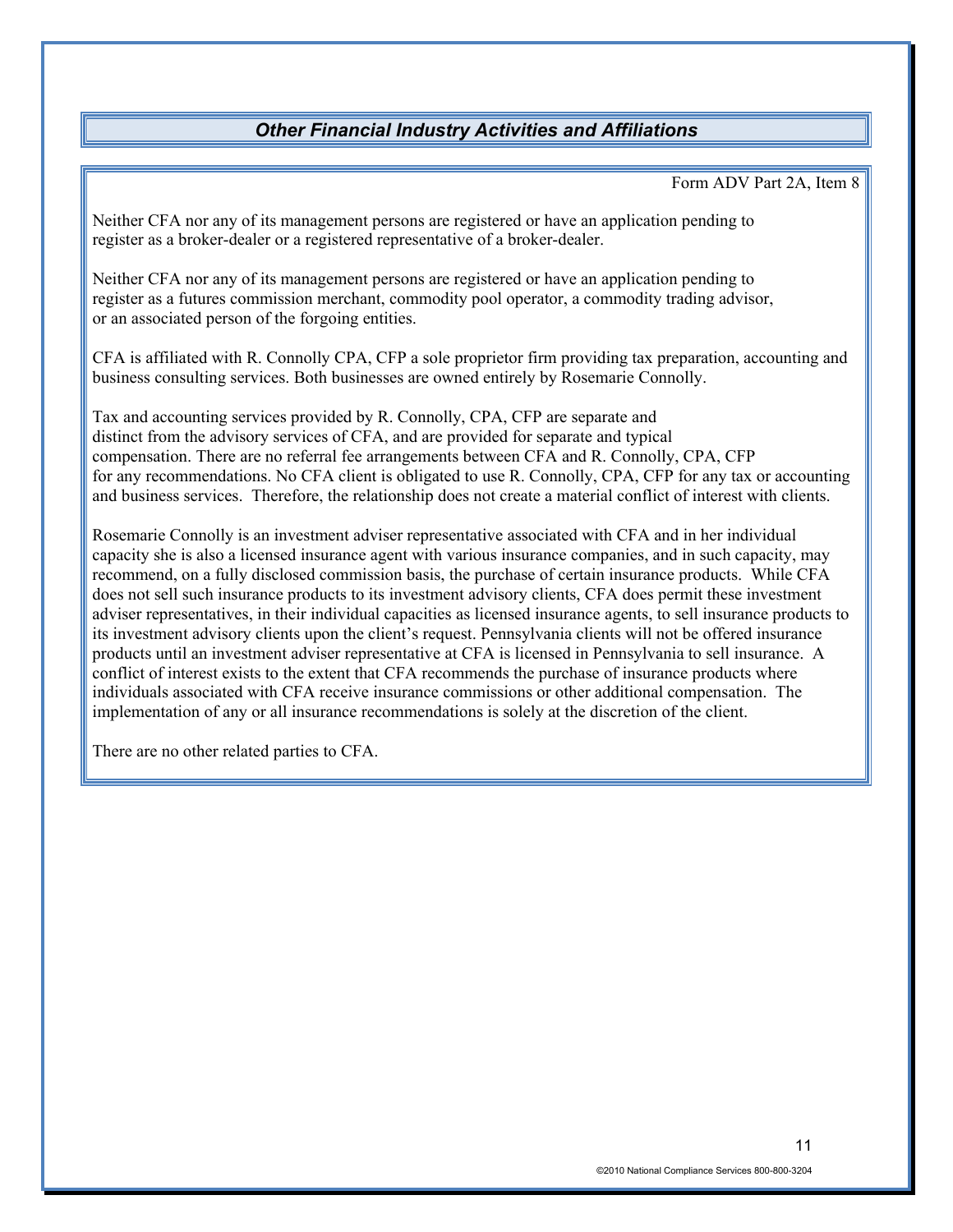# <span id="page-13-0"></span>*Code of Ethics, Participation or Interest in Client Transactions and Personal Trading*

#### Form ADV Part 2A, Item 9

### **CODE OF ETHICS:**

CFA has adopted a Code of Ethics expressing the firm's commitment to ethical conduct. CFA's Code of Ethics describes the firm's fiduciary duties and responsibilities to clients, and sets forth CFA's practice of supervising the personal securities transactions of supervised persons with access to client information. Individuals associated with CFA may buy or sell securities for their personal accounts identical to or different than those recommended to clients. It is the expressed policy of CFA that no person employed by CFA shall prefer his or her own interest to that of an advisory client or make personal investment decisions based on the investment decisions of advisory clients.

To supervise compliance with its Code of Ethics, CFA requires that anyone associated with this advisory practice with access to advisory recommendations provide annual securities holdings reports and quarterly transaction reports to the firm's Chief Compliance Officer. CFA requires such access persons to also receive approval from the Chief Compliance Officer prior to investing in any IPO's or private placements (limited offerings).

CFA requires that all individuals must act in accordance with all applicable Federal and State regulations governing registered investment advisory practices. CFA's Code of Ethics further includes the firm's policy prohibiting the use of material non-public information. Any individual not in observance of the above may be subject to discipline.

Clients may request a copy of our Code of Ethics at any time.

#### **PARTICIPATION OR INTEREST IN CLIENT TRANSACTIONS AND PERSONAL TRADING:**

CFA or individuals associated with CFA may buy or sell securities identical to those recommended to clients for their personal accounts.

It is the expressed policy of CFA that no person employed by CFA may purchase or sell any security prior to a transaction(s) being implemented for an advisory account, and therefore, preventing such employees from benefiting from transactions placed on behalf of advisory accounts.

CFA nor any related person(s) does not have any interest or position in any security(ies) which it recommends to clients.

As these situations may represent a conflict of interest, CFA has established the following restrictions in order to ensure its fiduciary responsibilities:

1) No employee or owner of CFA shall buy or sell securities for their personal portfolio(s) where their decision is substantially derived, in whole or in part, by reason of his or her employment unless the information is also available to the investing public on reasonable inquiry. No employee or owner of CFA shall prefer his or her own interest to that of the advisory client.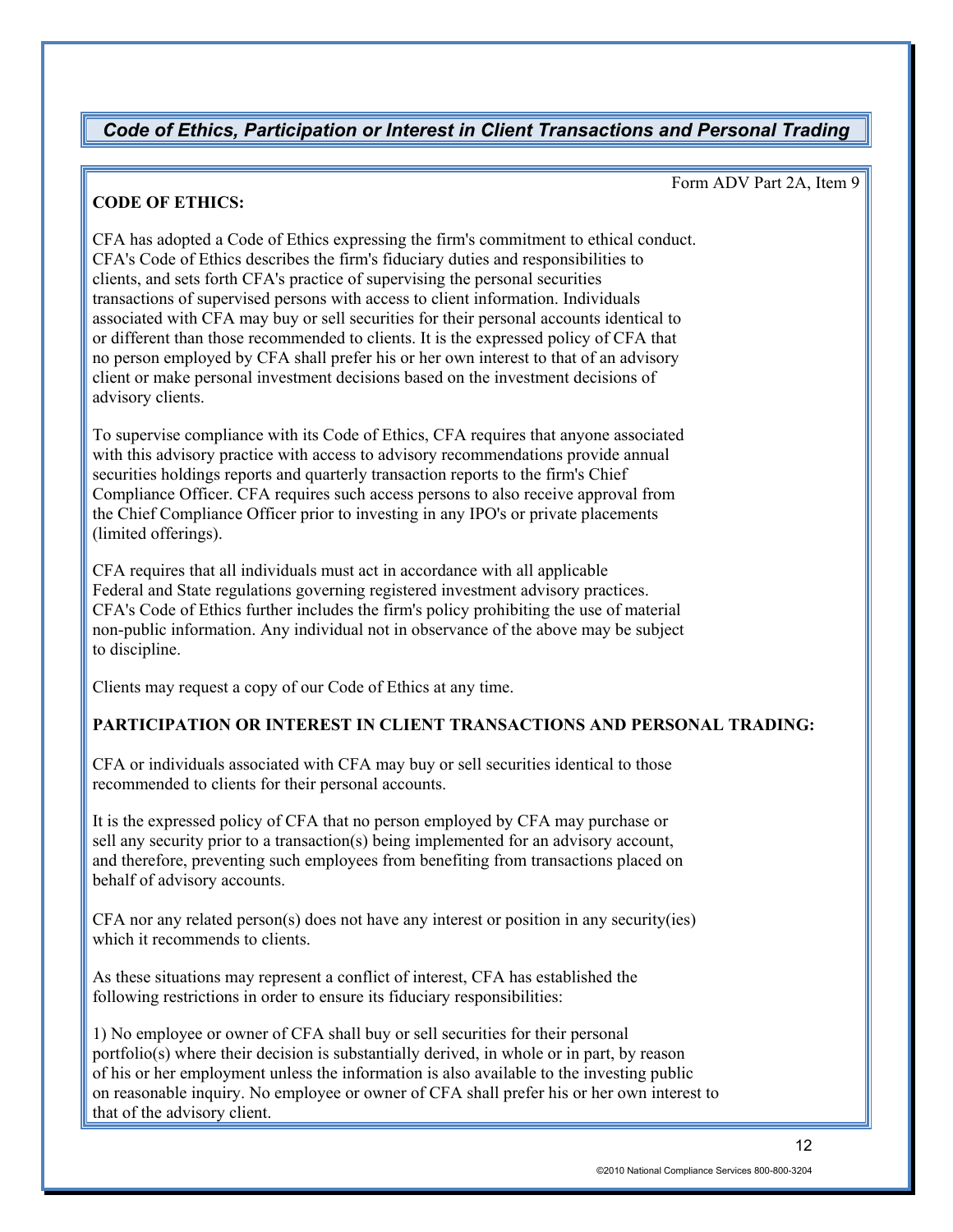2) CFA maintains a list of all securities holdings for itself, and anyone associated with this advisory practice with access to advisory recommendations. These holdings are reviewed on a regular basis by an appropriate officer/individual of CFA.

3) All clients are fully informed that certain individuals may receive separate compensation when effecting insurance transactions during the implementation process.

4) CFA emphasizes the unrestricted right of the client to decline to implement any advice rendered, except in situations where CFA is granted discretionary authority of the client's account. However, there are no discretionary clients.

5) CFA emphasizes the unrestricted right of the Financial Planning or Corporate Retirement Services client to select and choose any broker or dealer and/or insurance company (s)he wishes.

6) CFA requires that all individuals must act in accordance with all applicable Federal and State regulations governing registered investment advisory practices.

7) Any individual not in observance of the above may be subject to termination.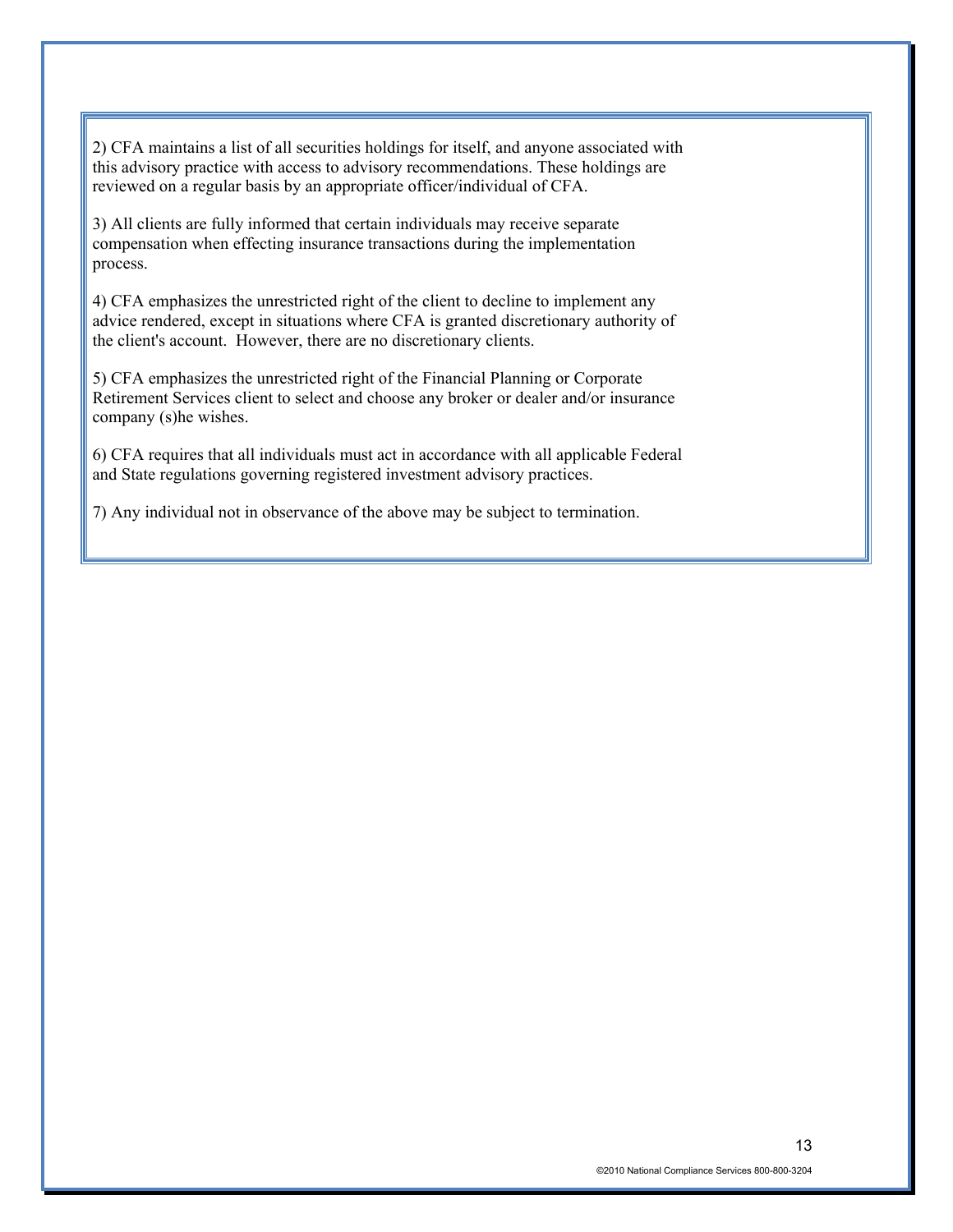### *Brokerage Practices*

### <span id="page-15-0"></span>**BROKERAGE:**

Form ADV Part 2A, Item 10

### INVESTMENT SUPERVISORY SERVICES

CFA will generally recommend that clients utilize the brokerage and clearing services of SEI Private Trust Company.

CFA participates in the SEI Enhanced Advisors (SEI/EA) services program offered to independent investment advisors by SEI Private Trust Company, a trust company not affiliated with CFA. Investment Supervisory Services clients in need of securities transaction and custodial services will have SEI Private Trust Company recommended to them. As part of the SEI/EA program, CFA receives some non-monetary benefits of being on the SEI platform which are fully disclosed in the following section entitled Client Referrals and Other Compensation. CFA uses the services of SEI Enhanced Advisors based on these factors: the professional services offered and the custodial platform provided to clients.

Based on its business model, CFA will not seek to exercise discretion to negotiate trades among various brokers on behalf of clients. CFA will, however, periodically attempt to negotiate lower transaction fees for its clients with SEI Private Trust Company. See the Fees and Compensation section of the brochure for information on SEI custodial fees charged.

CFA may not accept Investment Supervisory Services client accounts that do not direct the use of SEI Private Trust Company for securities transactions. This policy may or may not result in CFA's clients paying transaction or other fees that are higher than those available through other brokers, dealers or trust companies. Not all advisers require clients to direct the use of a particular broker, dealer or trust company for securities trades.

Due to the nature of non-discretionary management, CFA does not aggregate the purchase or sale of securities for client accounts. There are no costs to clients of not aggregating accounts in the SEI program.

FINANCIAL PLANNING AND BUSINESS RETIREMENT SERVICES:

CFA's Financial Planning and Business Retirement Services practices do not include blocking trades, negotiating commissions with broker dealers or obtaining volume discounts, or obtaining the best price. Therefore, Business Retirement Services clients, and those Financial Planning clients who do not want to become Investment Supervisory Services clients of CFA, will be required to select their own broker dealers for the implementation of CFA's securities recommendations. CFA may recommend any one of several brokers. CFA clients must independently evaluate these brokers before opening an account. The factors considered by CFA when making this recommendation are the broker's ability to provide professional services, CFA's experience with the broker, the broker's reputation, and the broker's financial strength, among other factors. CFA's Financial Planning and Business Retirement Services clients may use any broker or dealer of their choice.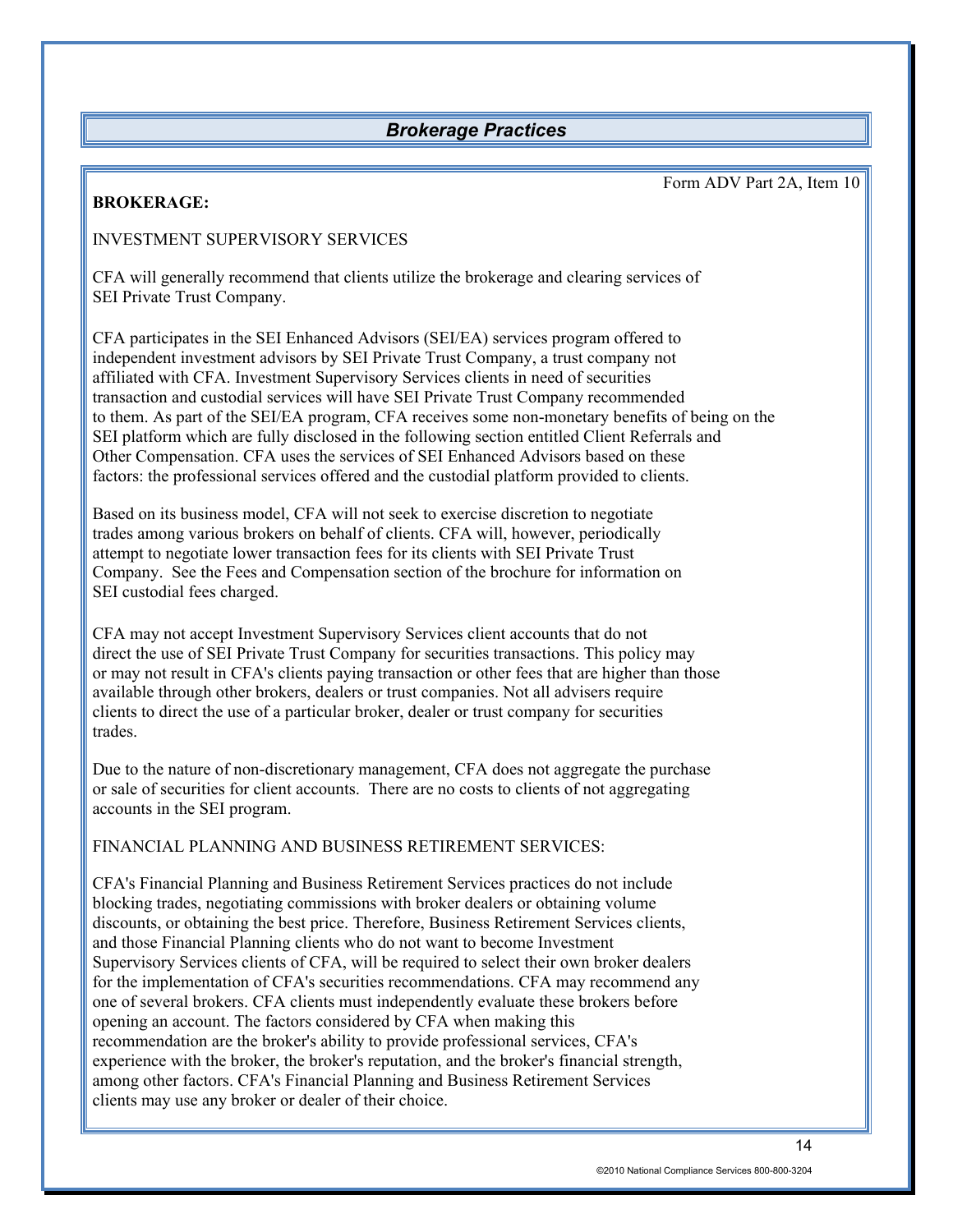## <span id="page-16-0"></span>*Review of Accounts*

Form ADV Part 2A, Item 11

### **REVIEWS AND REVIEWERS OF ACCOUNTS:**

All accounts are reviewed by Rosemarie Connolly, Managing Director. Reviews can be discussed at client meetings (in person, at virtual meetings or over the telephone).

We monitor client accounts on a continuous and best-efforts basis and conduct formal reviews with our clients annually. More frequent reviews may be made based on the nature and complexity of the client's account.

Business Retirement Services accounts will be reviewed as contracted for at the start of the advisory relationship.

Stand-alone Financial Planning clients may contract for additional reviews for a separate fee.

Clients receive statements of holdings and activity quarterly by the custodian of the assets. Clients are able to review their investment accounts at any time on their Custodian's secure website.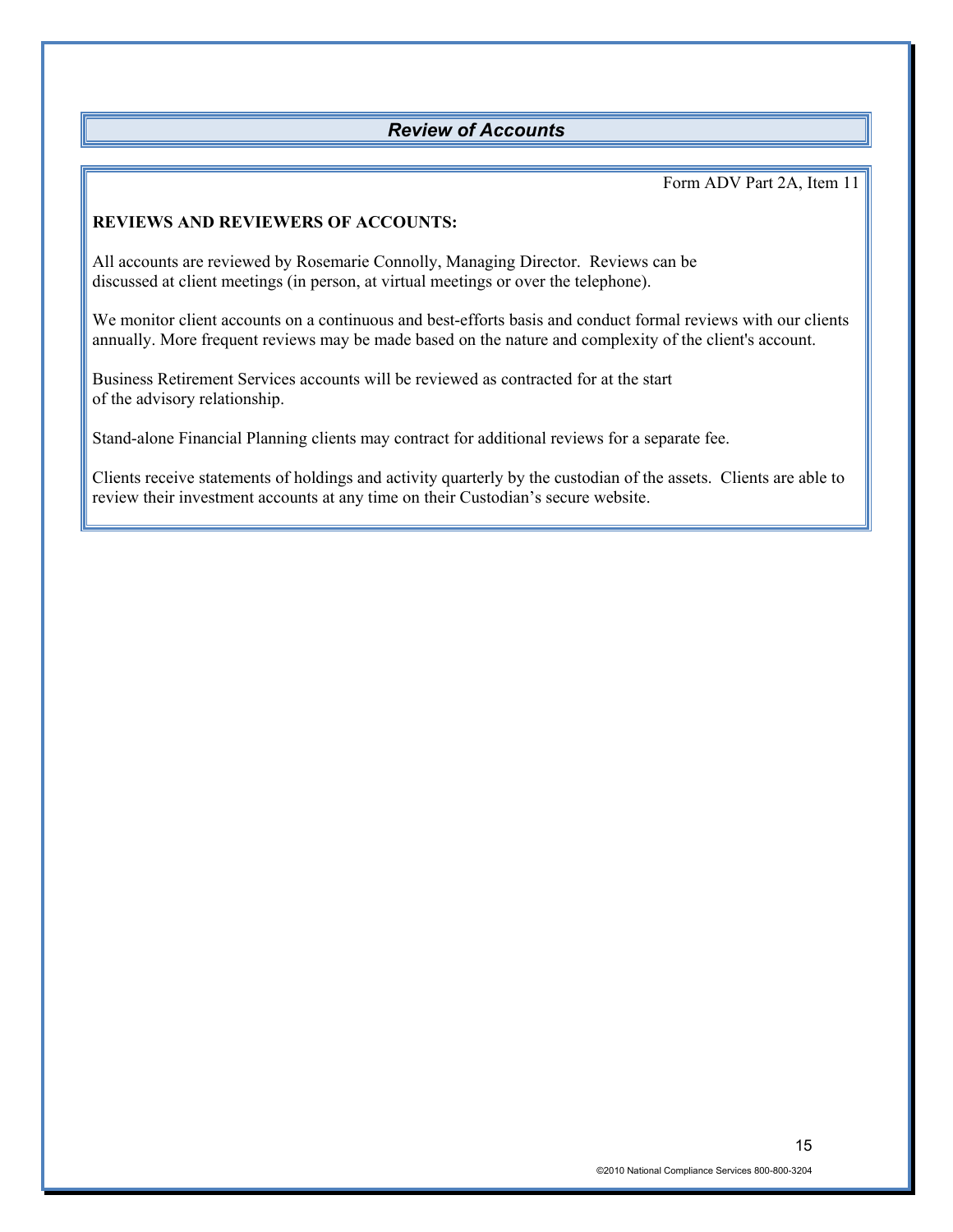# *Client Referrals and Other Compensation*

#### Form ADV Part 2A, Item 12

<span id="page-17-0"></span>CFA does not receive any economic benefits such as sales incentives or prizes from non-clients for providing investment advice. CFA does not use solicitors or pay client referral fees to any person who is not a CFA employee.

CFA is aware of the special considerations promulgated pursuant to Rule 206(4)-3 under the Investment Advisers Act of 1940. As such, appropriate disclosure shall be made, all written instruments will be maintained by CFA and all applicable Federal and/or State laws will be observed if such referral arrangements are initiated.

As disclosed in the Brokerage Practices section above, CFA participates in SEI's Enhanced Advisors ("SEI/EA") service program. While there is no direct linkage between the investment advice given and participation in the SEI/EA program, benefits are received which would not be received if CFA did not give investment advice to clients. These benefits include: receipt of duplicate client confirmations and bundled duplicate statements; access to a trading desk serving SEI participants exclusively; ability to have investment advisory fees deducted directly from client accounts; access to mutual funds and money managers which generally require significantly higher minimum initial investments or are generally available only to institutional investors, and both proprietary research and research developed by a third party.

CFA clients benefit from the SEI's Enhanced Advisors ("SEI/EA") service program. The benefits received by the clients through participation in the SEI/EA program may or may not depend upon the amount of transactions directed to, or amount of assets custodied by SEI Trust or its affiliates.

The client and firm services provided by SEI Private Trust Co. were factors in CFA's choice of SEI Private Trust Co. for custody and brokerage services. As part of its fiduciary duty to clients, CFA endeavors always to put the interests of its clients first.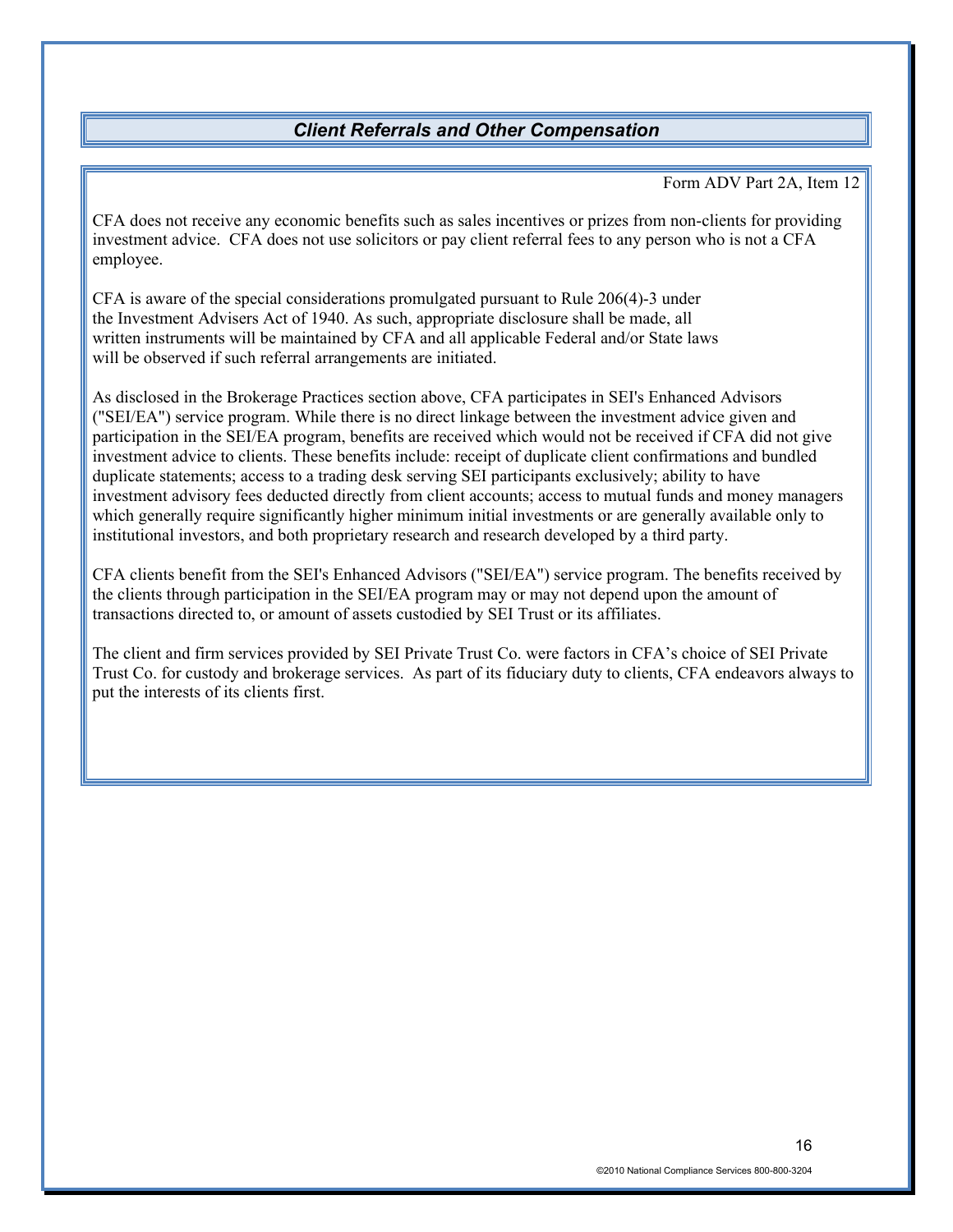### *Custody*

#### Form ADV Part 2A, Item 13

<span id="page-18-0"></span>Custody of client assets will always be maintained with the independent custodian selected by the client. CFA does not have custody of any client funds.

CFA sends the client a quarterly itemized invoice including the formula used to calculate the fee, the period covered by the fee and the amount of assets under management on which the fee is based. CFA also sends the qualified custodian written notice of the amount of the fee to be deducted from the client's account. CFA is considered to have limited custody since its fees are directly debited via a qualified custodian.

Written authorization to deduct advisory fees from an account held by a qualified custodian is provided by the client to CFA in the client's signed application for each account, which reports the agreed upon advisor fee, and in paragraph 5 of the client's signed contract with CFA.

The qualified custodian has custody of client funds and the qualified custodian sends at least quarterly account statements directly to CFA clients. Clients should carefully review those statements provided by the qualified custodian.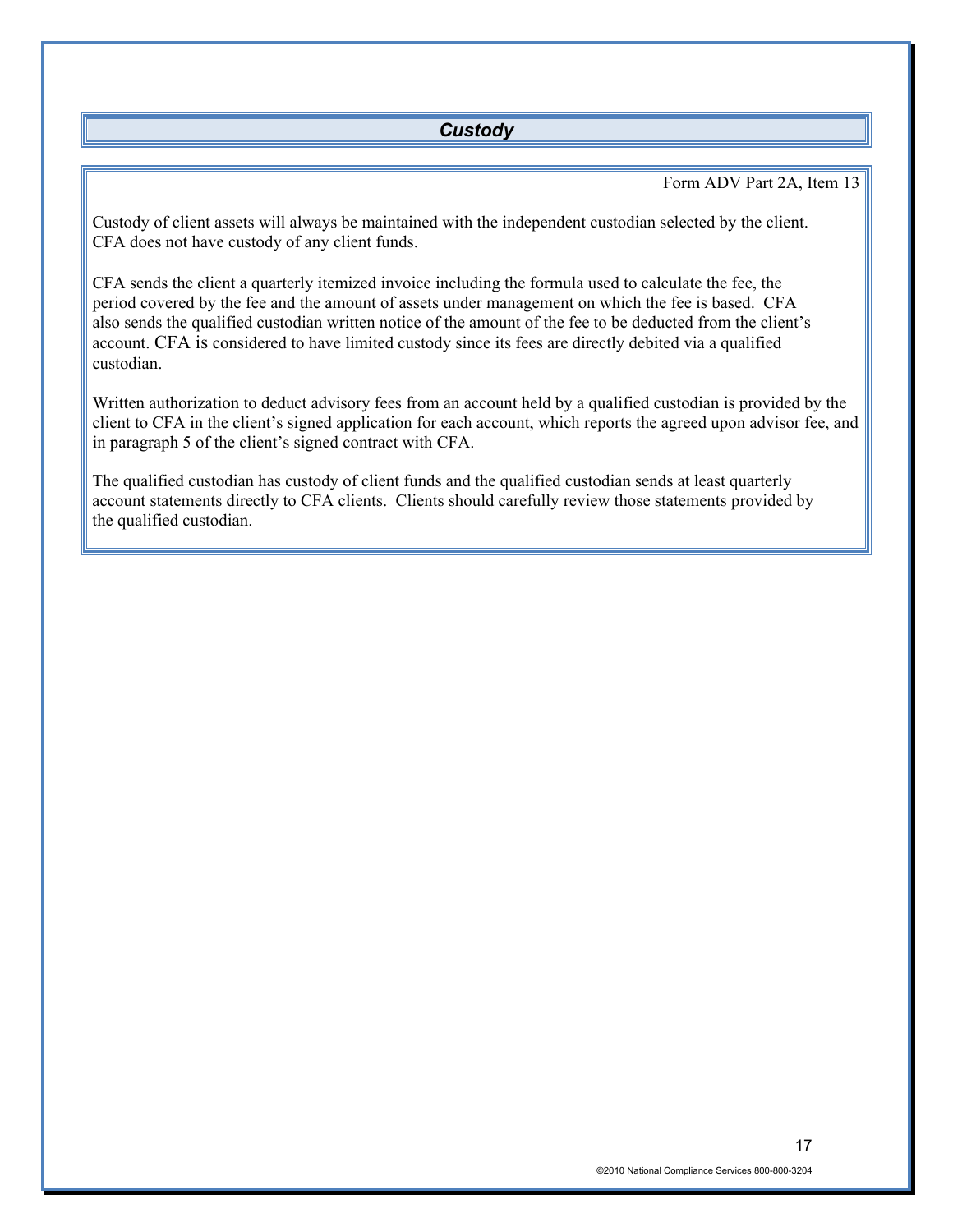# *Investment Discretion*

Form ADV Part 2A, Item 14

<span id="page-19-0"></span>CFA and related persons have no authority to determine, without obtaining specific client consent, the securities to be bought or sold, the amount of securities to be bought or sold, the broker or dealer to be used, or the commission rates to be paid on security purchases, if any. CFA and related persons do not accept discretionary authority to manage securities accounts on behalf of clients.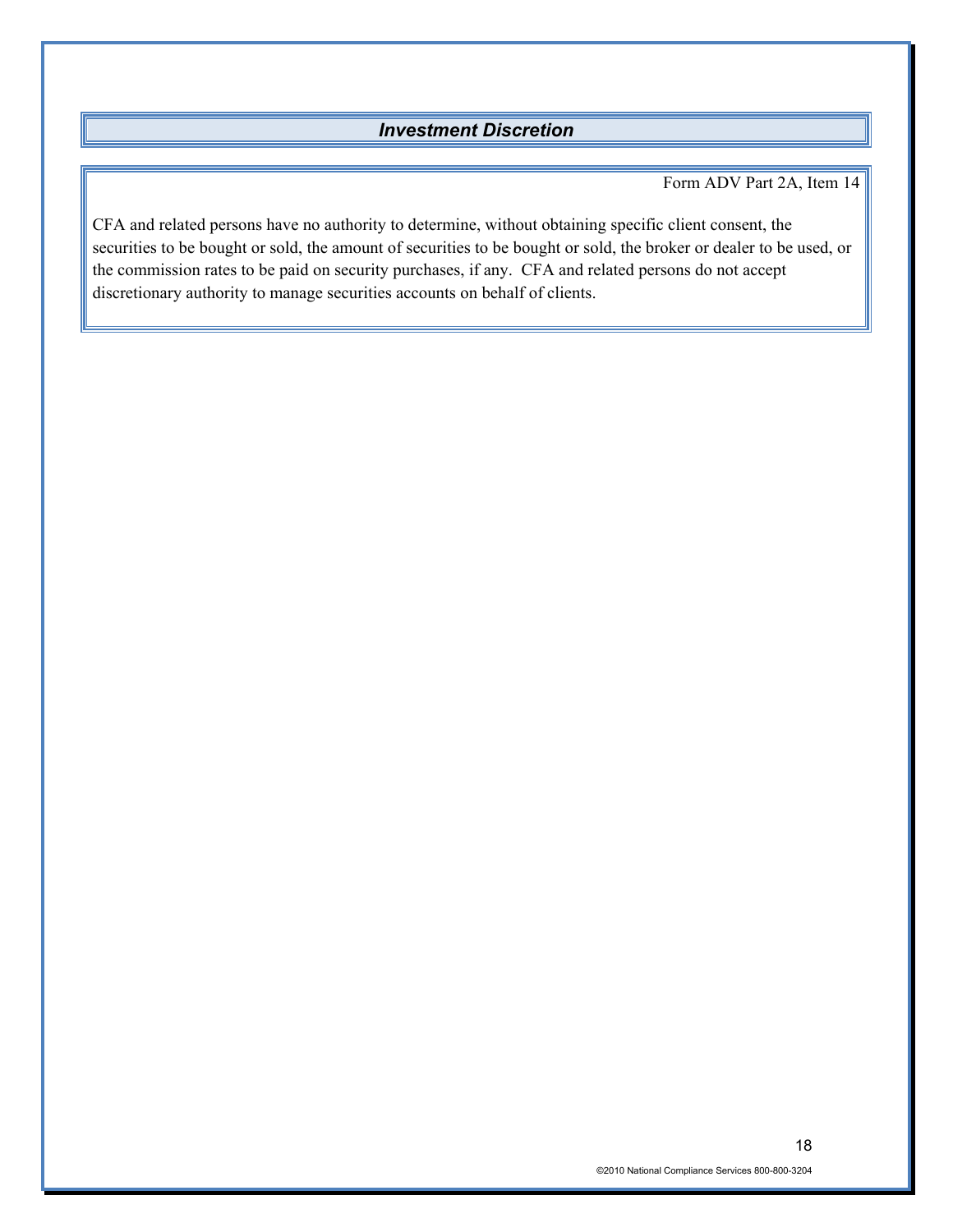### *Voting Client Securities*

Form ADV Part 2A, Item 15

### <span id="page-20-0"></span>**PROXIES:**

As a matter of firm policy, CFA does not vote proxies on behalf of clients. CFA directs the investment account custodian to forward directly to the client copies of all proxies and shareholder communications relating to the client's investment assets. Each client tells the custodian how to vote proxies. The client also makes all elections relative to any corporate action notification such as mergers, tender offers, or bankruptcy proceedings. CFA realizes that voting requests range from routine matters to unique situations. If a client has a specific question about a voting matter the client should contact Rosemarie Connolly.

### **CLASS ACTION SETTLEMENTS:**

CFA may or may not process client claims in class action lawsuits or similar settlements involving securities owned by the client. Clients will receive the documentation for class action claims directly from their investment custodian. Each client should verify with their custodian or other account administrator whether such claims are being made on the client's behalf by the custodian or if the client is expected to file such claims directly. If the claim is not being filed by the custodian the client should consult with us to determine what, if any, action should be taken.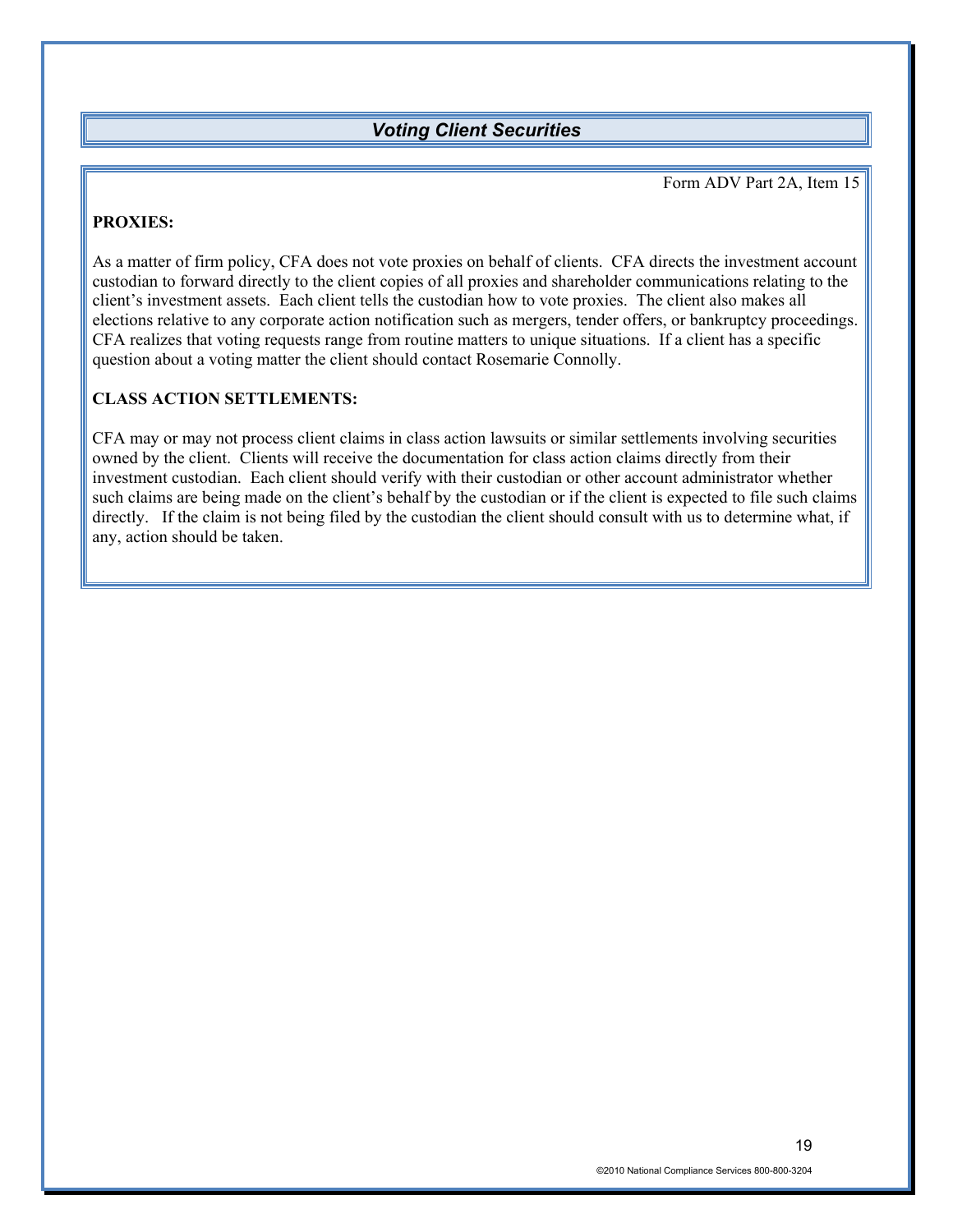## *Financial Information*

Form ADV Part 2A, Item 16

<span id="page-21-0"></span>No balance sheet or other financial information is provided for CFA because it is not required. CFA does not have custody of client funds or securities. The dollar amount and other reporting thresholds for including the required balance sheet are prepayment of more than \$500 in fees per client and 6 months or more months in advance. CFA does not meet these reporting requirements. CFA does not have any material adverse financial conditions to disclose and we have never been the subject of a bankruptcy petition.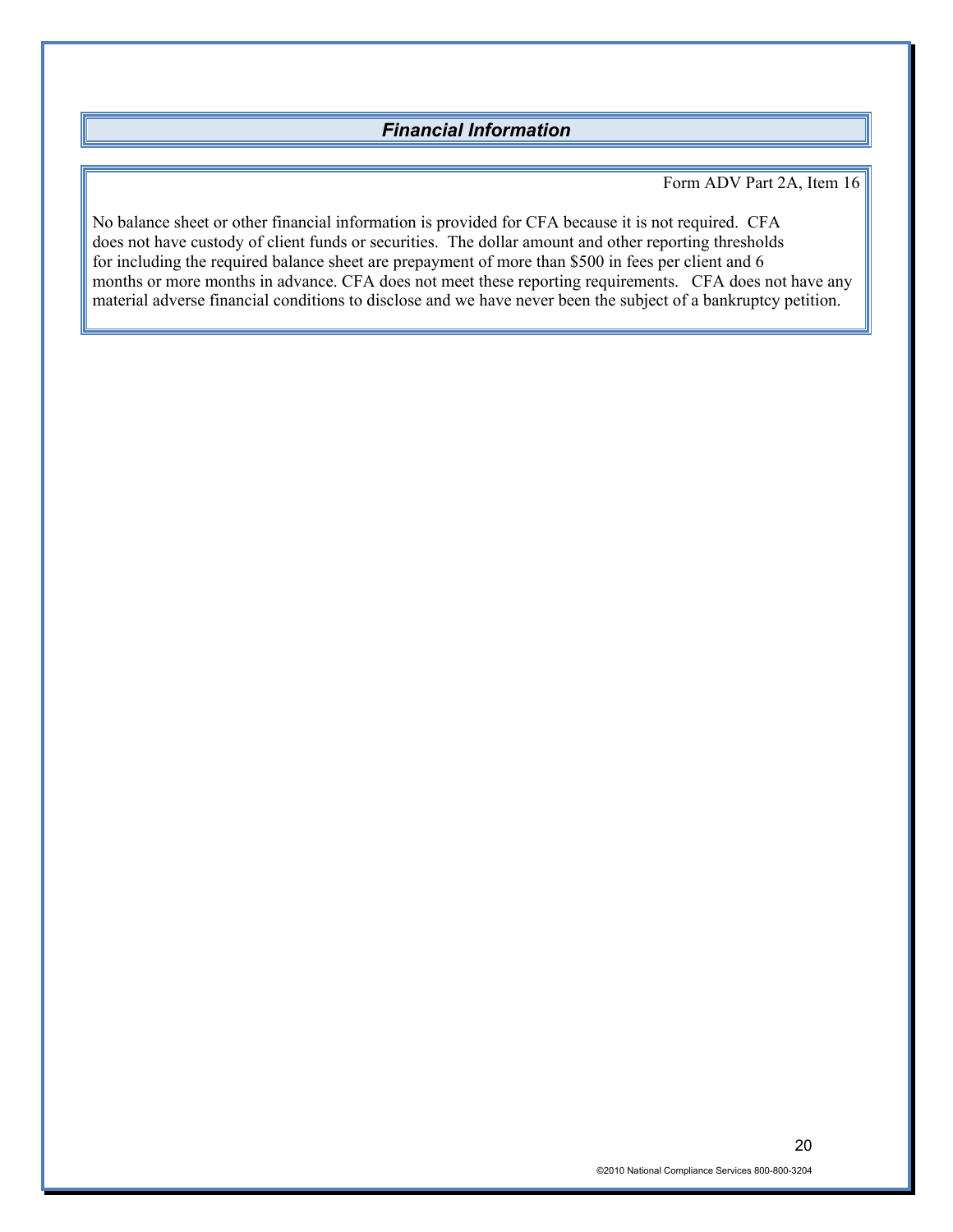# *Requirements for State-Registered Advisers*

Form ADV Part 2A, Item 17

#### <span id="page-22-0"></span>**INFORMATION RELATED TO THE PRINCIPAL EXECUTIVE OFFICER:**

The principal executive officer and management person for CFA is Rosemarie Connolly. Following is required information relating to Rosemarie Ann Connolly born: 1963.

#### EDUCATION

College of the Holy Cross, BA, Economics and Accounting, 1985 Bentley College, MST (Master of Science in Taxation), 1989 Merrimack College, Certificate in Financial Planning, 2000

### EMPLOYMENT HISTORY

President and Chief Compliance Officer, Connolly Financial Advisors, Inc. 09/2008 to Present.

Sole Proprietor, R. Connolly, CPA, CFP 11/1989 to Present.

Investment Advisor, Legacy Investment Advisors, 12/2006 to 09/2008.

Registered Representative, Purshe Kaplan Sterling Investments, 12/2006 to 12/2007

Registered Representative and Investment Advisor Representative, AXA Advisors, LLC, 06/2005 to 12/2006.

Registered Representative and Investment Advisor Representative, Trusted Advisors Securities Corp., a division of MONY Securities Corp. (acquired by AXA Advisors), 11/2002 to 6/2005.

### **OTHER BUSINESS ACTIVITIES:**

In addition to the business of giving investment advice, CFA also offers accounting and bookkeeping services. The approximate amount of time spent by CFA employees on this business is 5-10 hours a week.

#### CFA ACCOUNTING AND BOOKKEEPING SERVICES

In general, the accounting and bookkeeping services may address any or all of the following areas, however the extent of the services provided will depend on the client:

#### • BOOKKEEPING SERVICES

Bookkeeping services can include preparation of financial statements, processing accounts payable and accounts receivable, managing bank and general ledger reconciliations, payroll processing, preparation of quarterly tax filings, performing month end closings, tracking fixed assets, preparing the trial balance and journal entries, and performing month end reports and closings.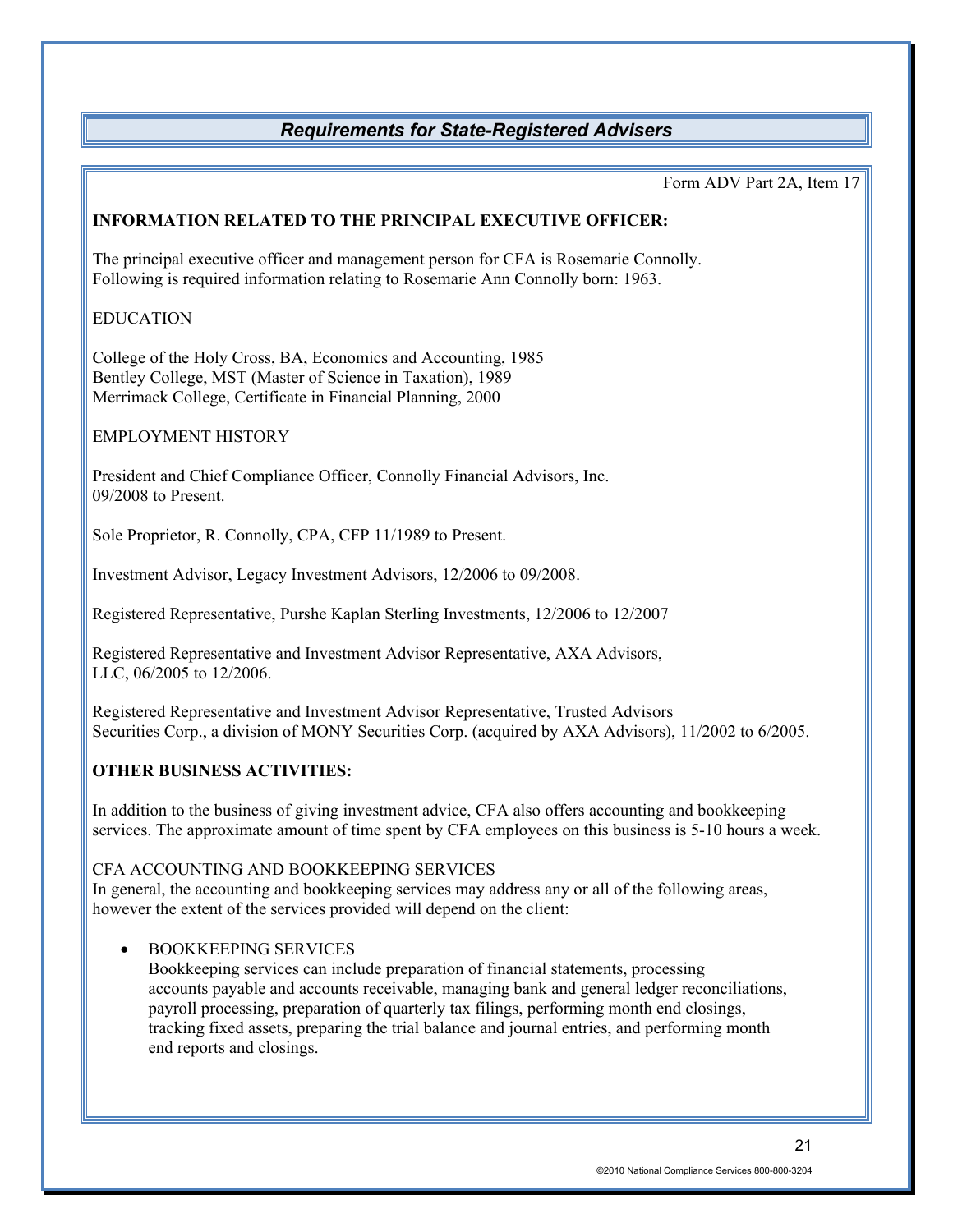#### • ACCOUNTING SERVICES

General accounting services can include accounting system analysis and design, internal control analysis, assisting management with preparation of operating budgets and overall business accounting services, and preparation of year end reports to be provided to client's tax accountant.

Compensation to CFA for accounting and bookkeeping services desired by the client is charged at hourly rates of \$85 - \$200 and are based on the type and extent of services provided.